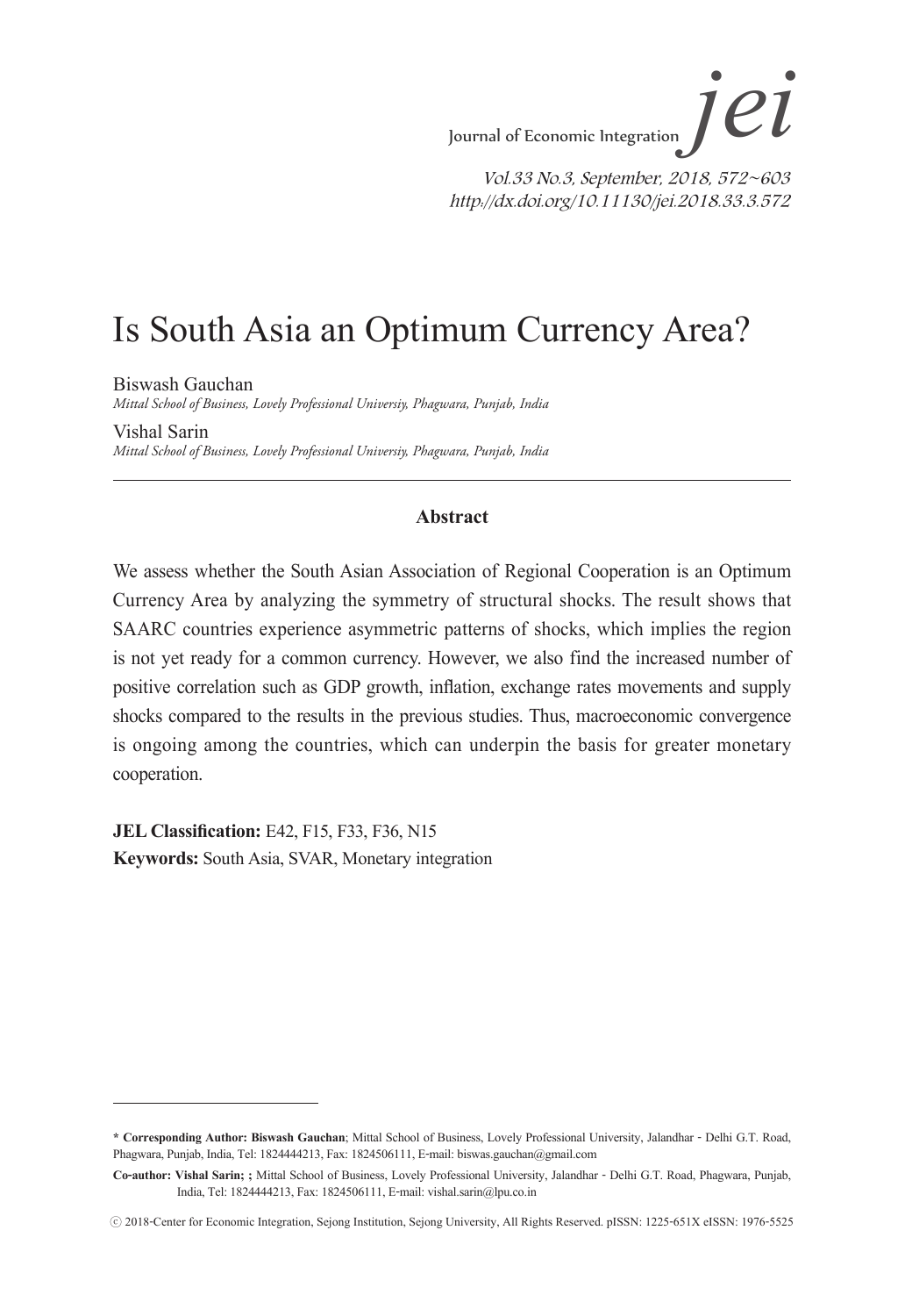# **I. Introduction**

The successful launch of Euro in 1999 has attracted the worldwide attention on monetary union with a common currency. Many regional economic blocks contemplated having similar monetary arrangements for economic development. The South Asian Association of Regional Cooperation (SAARC) founded in 1985 with seven members was not an exception. On the recommendation of the Group of Eminent Persons (GEP) with representation from all the member countries, the  $11<sup>th</sup>$  SAARC summit was held at Kathmandu in January 2002. It adopted the vision of setting up South Asian Customs Union (SACU) by 2015 and South Asian Economic Union (SAEU) by 2020 with a possibility of monetary union with common currency (SAARC 1997,1998).

South Asia is home to nearly one fourth of world population but accounts for only 3.81 percent of global nominal GDP and 2.52 percent of global international trade (WDI 2017). Tables 1 to 3 present some important statistics of the SAARC and its members. Table 1 highlights the asymmetries among the member in terms of the size, population, output, trade, etc. SAARC's intra-regional trade is limited to 5.8 percent in 2016 as shown in Table 2. India, in particular, accounts for 77 percent of region's international trade but trades less than 3 percent within the region. However, for smaller member countries such as Nepal, Bhutan and Afghanistan, the intra-regional trade contributes significantly to their respective international trade. Table 3 shows different currency regimes and monetary frameworks of SAARC countries in 2016.

The objective of this study is to examine whether the SAARC is an Optimum Currency Area (OCA). In OCA, member countries maintain fixed exchange rate or adopt a single currency, which can reduce transaction costs and eliminate exchange rate volatility. However, once a country becomes a member of an OCA, it loses autonomy of monetary policy and exchange rate management. When the economies in an OCA face similar nature of shocks, they can respond by adopting uniform policy. However, if the economies in the OCA are structurally different from each other and experience different nature of shocks, uniform policy may not be appropriate to address country specific disturbances. Hence, identifying the nature of shocks and finding their symmetry across the area is a key to assess whether the countries in the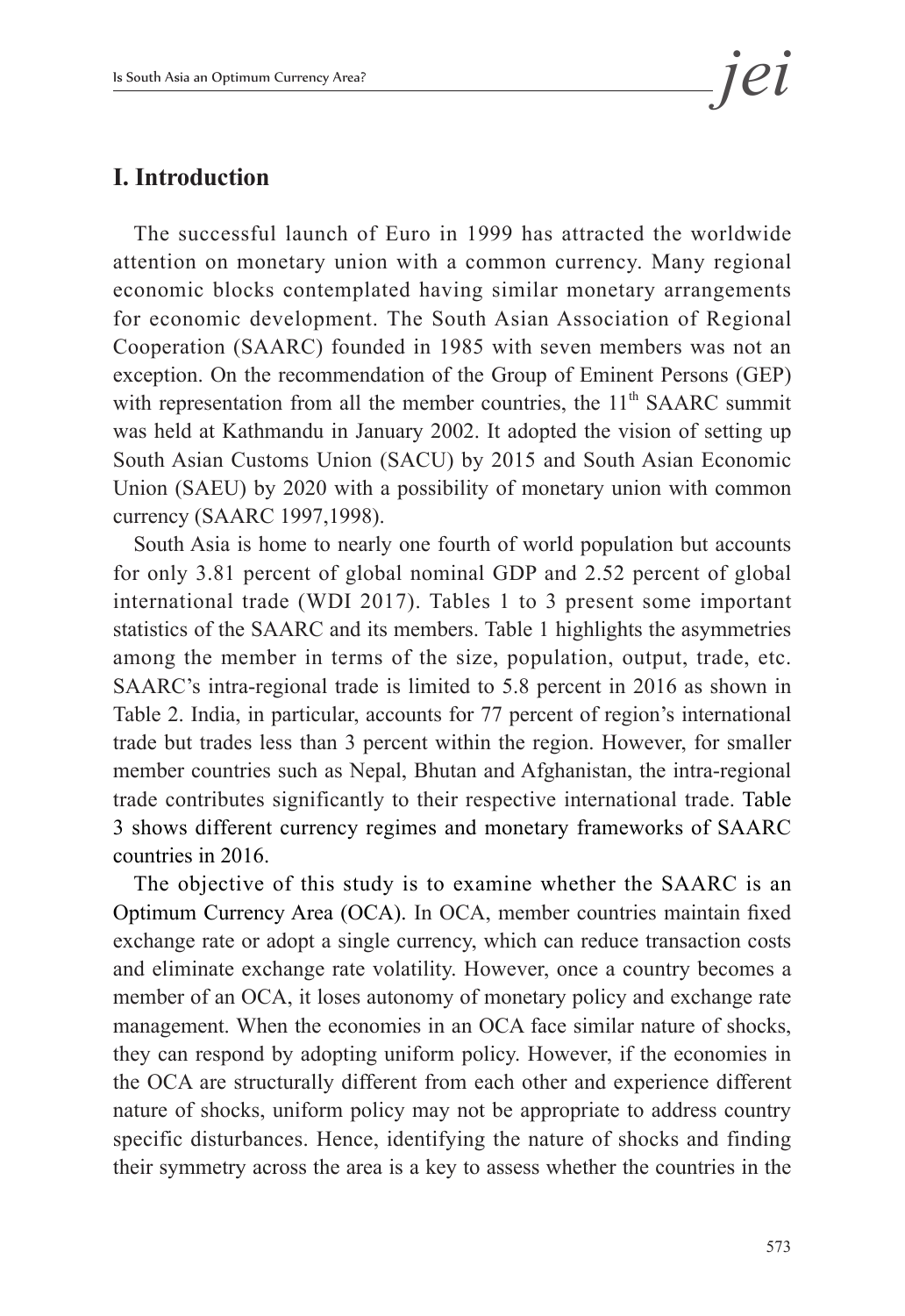| $\frac{1}{2}$<br>i<br>$-$<br><b>NO BOOK CALLS</b><br>$\mathbf{I}$ |
|-------------------------------------------------------------------|
| CAADC<br>Table 1. S.                                              |
|                                                                   |
| $\overline{\mathbf{5}}$<br>4<br>7<br>l                            |

| Particulars                                             | Afghanistan              | Bangladesh     | <b>Bhutan</b> | India     | Maldives | Nepal   | Pakistan       | Lanka<br>Sri  |
|---------------------------------------------------------|--------------------------|----------------|---------------|-----------|----------|---------|----------------|---------------|
| Area (in km <sup>2</sup> )                              | 652,230                  | 143,998        | 38,394        | 3,287,263 | 298      | 147,181 | 796,095        | 65,610        |
| $%$ of SA                                               | 12.71                    | 2.81           | 0.75          | 64.07     | 0.01     | 2.87    | 15.52          | 1.28          |
| India larger by                                         | $\overline{6}$           | 23             | 86            |           | 11,031   | 22      | 4              | 50            |
| Population (in million)                                 | 34.656                   | 162.952        | 0.798         | ,324.171  | 0.417    | 28.983  | 193.203        | 21.203        |
| $\%$ of SA                                              | $\overline{\mathcal{C}}$ | 9.34           | 0.05          | 75.88     | 0.02     | 1.66    | 11.07          | 1.21          |
| India larger by                                         | 38                       | $\infty$       | 1,660         |           | 3,172    | 46      |                | 62            |
| (in billion US dollars)<br><b>GDP</b> Nominal           | 19.469                   | 221.415        | 2.09          | 2,263.792 | 4.224    | 21.132  | 278.913        | 81.322        |
| $%$ of SA                                               | 0.67                     | 7.65           | 0.08          | 78.26     | 0.15     | 0.73    | 9.64           | 2.81          |
| India larger by                                         | 149                      | $\frac{13}{2}$ | 979           |           | 685      | 137     | $\frac{10}{1}$ | 36            |
| (in billion US dollars)<br>GDPPPP                       | 65.143                   | 584.459        | 5.86          | 8,717.513 | 6.578    | 71.955  | 1,013.476      | 261.578       |
| $%$ of SA                                               | 0.61                     | 5.45           | 0.06          | 81.26     | 0.06     | 0.67    | 9.45           | 2.38          |
| India larger by                                         | 165                      | $\frac{8}{18}$ | 1,260         |           | 1,631    | 149     | $\Box$         | $\frac{1}{4}$ |
| GDP per capita (in US dollars)                          | 562                      | 1,359          | 2,774         | 1,710     | 10,118   | 729     | 1,444          | 3,835         |
| GDP per capita PPP<br>(in US dollars)                   | 1,880                    | 3,586          | 8,919         | 6,583     | 15,758   | 2,483   | 5,245          | 12,337        |
| Total International Trade<br>$(in billion US dollars)*$ | 7,172                    | 71,288         | 2,187         | 618,182   | 2,279    | 8,584   | 67,545         | 29,285        |
| $%$ of SA                                               | 0.89                     | 8.84           | 0.27          | 76.65     | 0.28     | 1.06    | 8.37           | 3.63          |

(Source) WDI, October 2017, IMF; \* IMF Direction of Trade Statistics (DOTS) 2017. (Source)WDI, October 2017, IMF; \* IMF Direction of Trade Statistics (DOTS) 2017.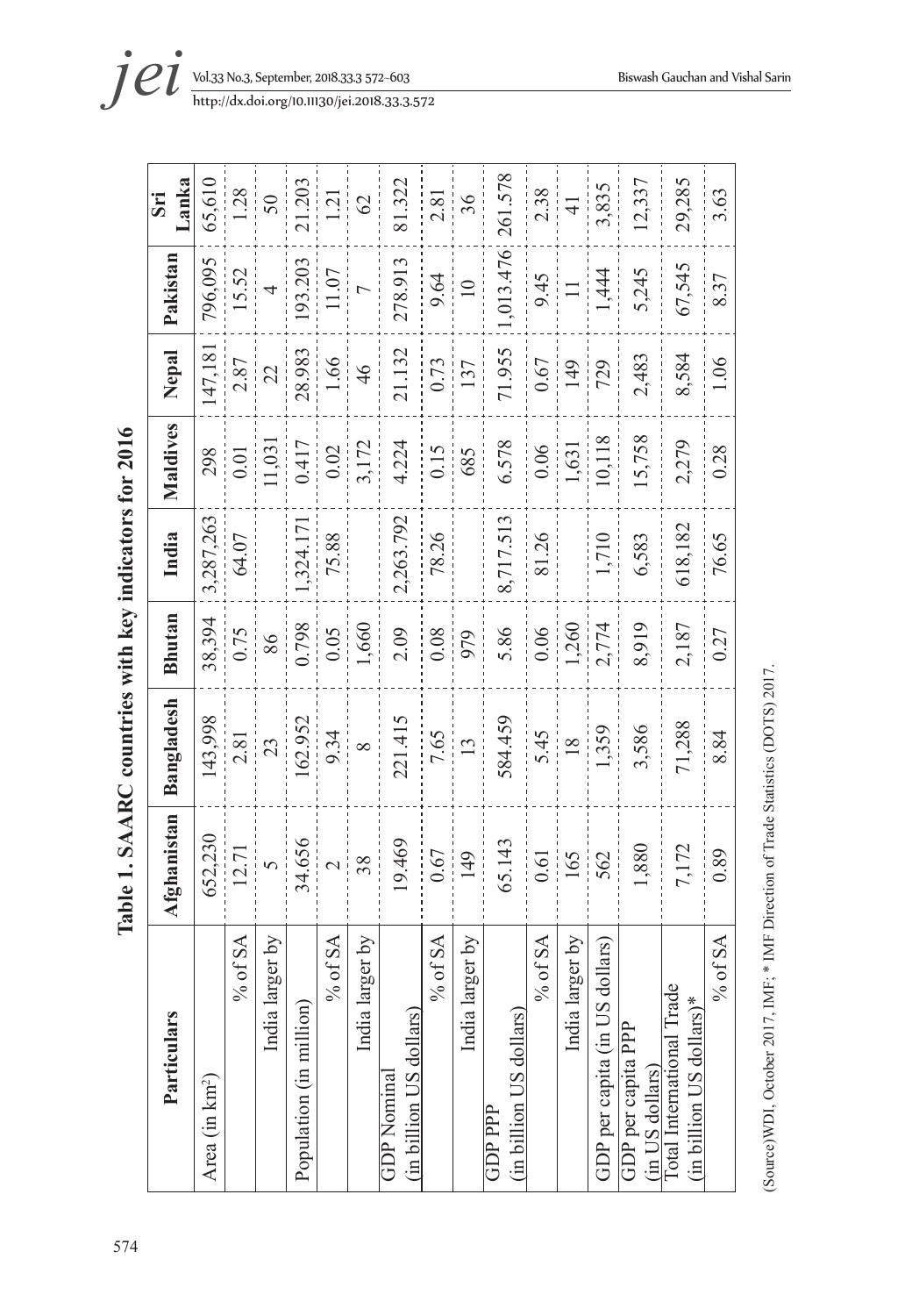Total Intra-regional

SAARC Intra-

| Is South Asia an Optimum Currency Area? |                                     |         |         |         | 1el                     |
|-----------------------------------------|-------------------------------------|---------|---------|---------|-------------------------|
|                                         | Table 2. SAARC trade on merchandise |         |         |         | (in billion US dollars) |
| <b>Trade</b>                            | 2012                                | 2013    | 2014    | 2015    | 2016                    |
| <b>Import from World</b>                | 599.224                             | 585.133 | 587.467 | 508.785 | 482.046                 |
| <b>Export to World</b>                  | 356.216                             | 379.261 | 383.753 | 330.061 | 324.476                 |
| <b>Total International</b><br>Trade     | 955.440                             | 964.395 | 971 220 | 838.846 | 806.523                 |

### Table 2

Intra-regional Export 21.149 22.667 26.578 23.778 22.573 Intra-regional Import 19.891 20.535 24.172 23.412 24.172

Trade 10 1040 43.202 50.749 47.190 46.746

regional Trade % 4.30% 4.48% 5.23% 5.63% 5.80%

(Source) IMF Direction of Trade Statistics (DOTS) 2017

### **Table 3. Currency Regime of SAARC Countries**

|                   | <b>Name of Currency</b>                                          |                                            | <b>Monetary</b>            |
|-------------------|------------------------------------------------------------------|--------------------------------------------|----------------------------|
| <b>Country</b>    | (Symbol)                                                         | <b>Regime</b>                              | <b>Framework</b>           |
| Afghanistan       | Afghani                                                          | Floating                                   | Monetary                   |
|                   | (AFA)                                                            |                                            | aggregate target           |
|                   | Bangladesh Taka                                                  | Stabilized arrangement                     | Monetary                   |
| <b>Bangladesh</b> | (BDT)                                                            |                                            | aggregate target*          |
| <b>Bhutan</b>     | <b>Bhutanese Ngultrum</b>                                        | Conventional Peg                           | Exchange rate              |
|                   | (BTN)                                                            | (Fixed with INR at parity)                 | anchor                     |
| India             | Indian Rupee                                                     | Floating                                   | <b>Inflation Targeting</b> |
|                   | (MR)                                                             |                                            |                            |
|                   | Stabilized arrangement<br>Rufiyaa<br>(Fixed with USD at<br>(MVR) |                                            | Exchange rate              |
| <b>Maldives</b>   |                                                                  |                                            | anchor                     |
|                   |                                                                  | $1 \text{ USD} = 12.85 + 20\% \text{ MVR}$ |                            |
|                   | Nepali Rupee                                                     | Conventional Peg                           | Exchange rate              |
| <b>Nepal</b>      | (NPR)                                                            | (Fixed with INR at                         | anchor                     |
|                   |                                                                  | $1$ INR = 1.6 NPR)                         |                            |
| Pakistan          | Pakistan Rupee                                                   | Other Managed                              | Other**                    |
|                   | (PKR)                                                            | arrangement                                |                            |
| Sri Lanka         | Sri Lankan Rupee                                                 | Crawl-like                                 | Other**                    |
|                   | (LKR)                                                            | arrangement                                |                            |

(Source) IMF Annual Report on Exchange Arrangement and Exchange Restrictions (AREAER) 2016

\* Bangladesh maintains de facto exchange rate anchor with US dollar

\*\* Other includes those with no specific monetary framework for the conduct of monetary policy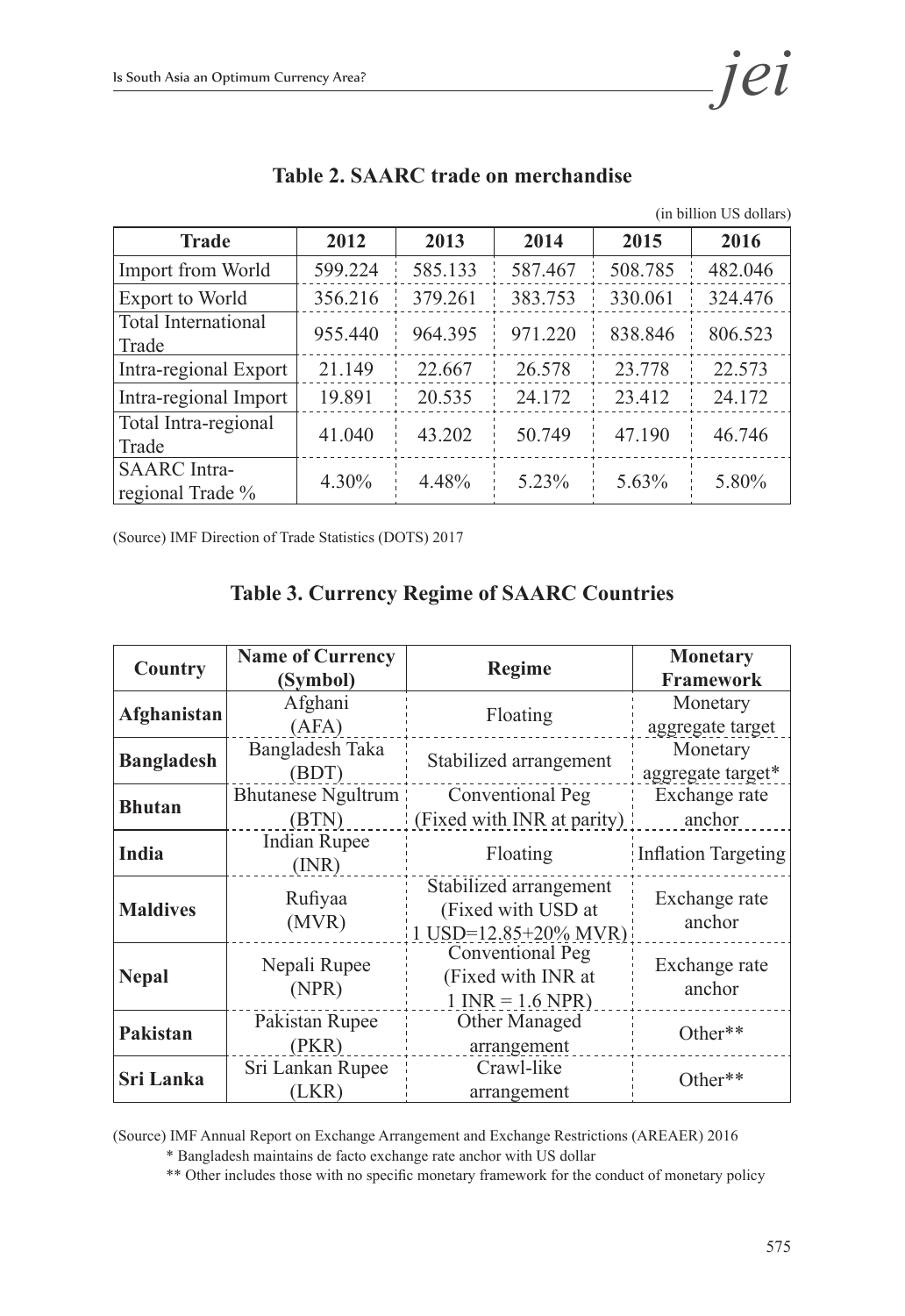area are suitable candidates for OCA.

For the empirical analysis a Structural Vector Auto Regression (SVAR) approach is used. The structural shocks are classified into supply shocks and demand shocks which are extracted from the SVAR process with two variables, output growth and inflation. We then pair countries and estimate their correlations of structural shocks.

We find that although the proportion of positive correlations increases for both supply and demand shocks compared to the past literatures, only few correlations are significant and positive, which implies that members of SAARC are mostly experiencing different shocks. The analysis of simple correlations of key macroeconomic variables such as GDP growth, inflation and nominal exchange rate between countries also indicates similar results. Findings suggest that SAARC is not an OCA.

The remaining of the paper is organized as follows. Section Ⅱ briefly reviews the literature .Section Ⅲ provides methodology and Section Ⅳ reports the estimation results using the SVAR approach. Section Ⅴ discusses the results and section Ⅵ concludes.

# **II. Literature**

Mundell (1961) propounds the theory of OCA and McKinnon (1963) adds openness to the literature, which argues that as economy moves from closed economy to open economy, flexible exchange rate would diminish internal price stability and external imbalance, and thus OCA is more appropriate to open economy. Kenen (1969) brings diversification in production and consumption. The more the economy is diversified, the less it needs to rely on exchange rate adjustment to address external imbalance. Similarly, Ingram (1962) considers financial integration based on the idea that the imbalance caused by trade can be addressed through transfer of capital from surplus region to deficit region, which is only possible for economies with high level of financial integration. Fleming (1971) notes that low and similar level of inflation rates help in smoothing the terms of trade which results in less adjusting exchange rate. Tower and Willett (1976) states that similar preference over unemployment, growth, inflation and ability of the authorities is crucial for a successful OCA.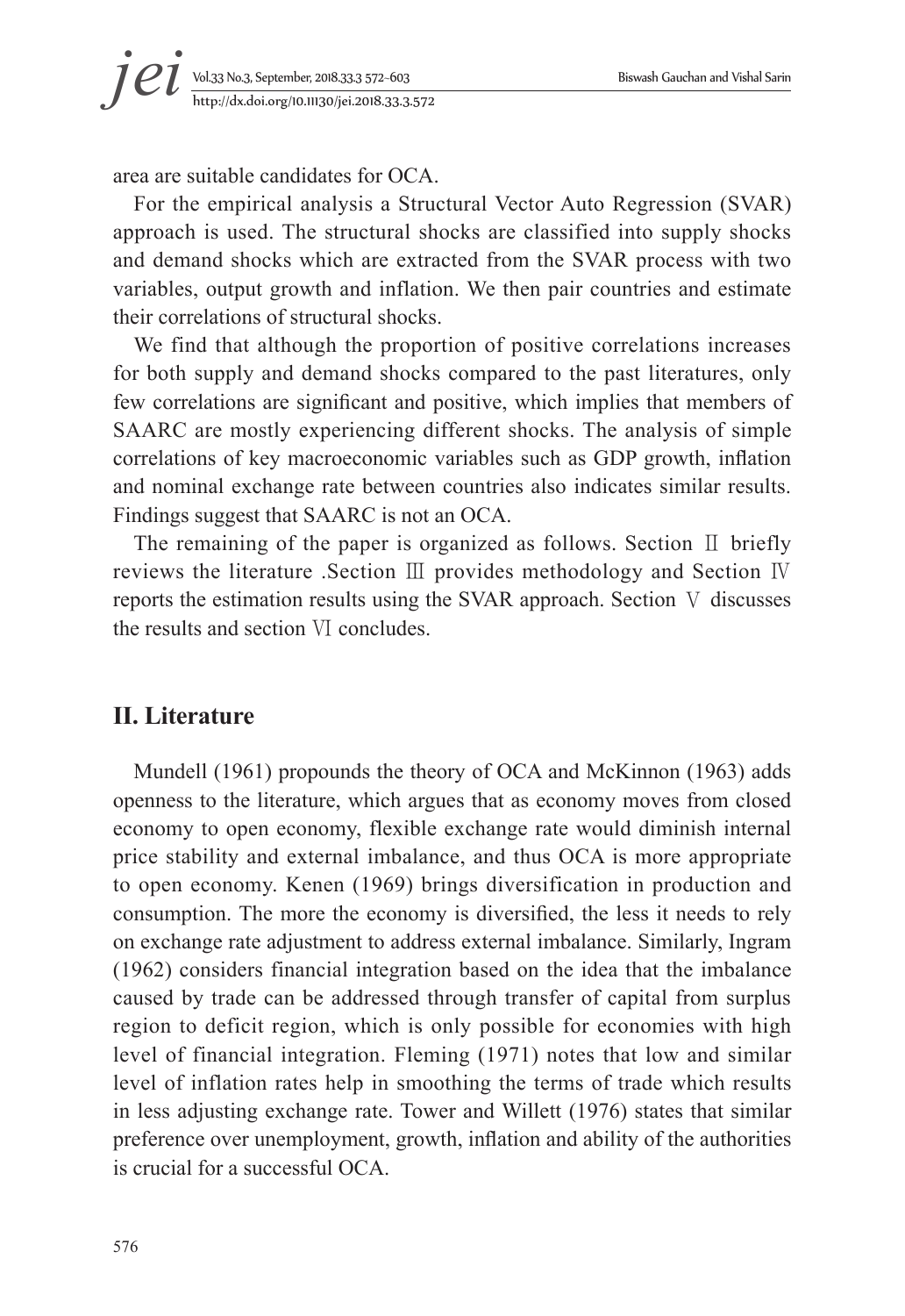The first generation literatures mostly revolved around defining criteria for OCA which are *ex ante* requisites. The subsequent literatures highlight the *ex post* or endogenous nature of those criteria. Empirical studies have shown the evidences of how a monetary union with a common currency led to higher level of trade, capital flows, financial integration, and factor mobility in the subsequent periods with the violation of those *ex ante* prerequisites (Frankel and Rose 1998). Kenen and Meade (2008) asserts that the consolidation of currencies provides gains both in efficiency and credibility. The efficiency gain arises from greater price transparency, elimination of currency conversion and exchange rate risk. European Commission (1990) estimates that the cost saved from elimination of currency conversion among EU countries to be as big as 0.4 percent of GNP. The currency union also provides credibility gain to the countries which have persistent inflation, high fiscal deficit and where the independence of central bank is consistently compromised.

There are several empirical studies that show a monetary integration results in varying degree of increases in trade and investment. The most notable works are Rose A. (2000a, 2000b, 2004). They show that countries with common currency trade about three times more than countries without it. While the increase in trade have been confirmed by many studies, the magnitude of common currency effect varies from study to study (Micco *et al.* 2003, Frankel and Rose 2002).

Efficiency and credibility gains are not only limited to goods markets but also extended to asset markets. Monetary integration has led to the convergence of long-term interest rate in EU between the peripheral and the central economies from the highs of 3 to 4 percent difference in the mid-1990s (Kenen and Meade 2008).

However, very little has been said and written about economic and monetary integration of South Asia largely due to slow progress towards regional economic integration and insignificance of the region on the global economy. The limelight in Asia economic integration mainly revolves around East and Southeast Asia such as ASEAN or ASEAN plus 1. For example, paper of Eichengreen and Bayoumi(1999) on whether Asia is an OCA is limited to East and Southeast Asia. When Mundell was writing about the prospects of Asian currency area, he was referring to East and Southeast Asia (Mundell 2003). Saxena (2003) goes further by proposing an OCA of ASEAN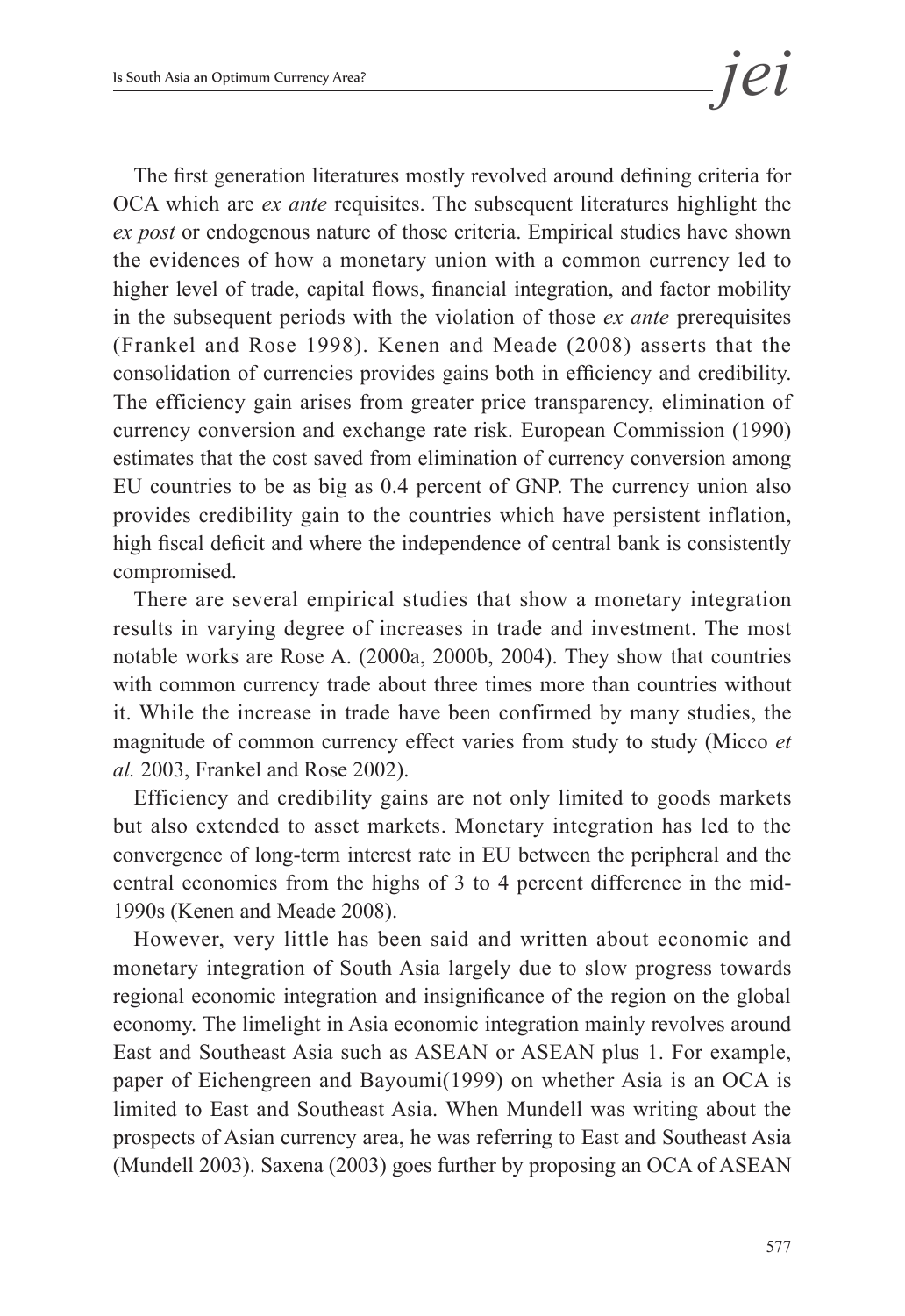

plus 4 (Japan, China, South Korea and India).

Some studies have suggested that South Asia is not an OCA (Maskay 2001, 2003, Jayasuriya *et al.* 2005) because the countries are subject to asymmetric output disturbances. On the other hand, Saxena (2005) postulates that South Asia would benefit more by adopting a common currency based on the analysis of the co-movement of patterns of structural shocks and the potential normalization of bilateral relations between India and Pakistan that monetary union would likely to foster.

# **III. Methodology and Data**

The most widely used technique in the OCA literature is a SVAR approach. Blanchard and Quah (1989) utilizes it to assess dynamic effects of shocks on macroeconomic variables. Bayoumi (1992) extends it to measure the impacts of Exchange Rate Mechanism (ERM) on patterns of shocks that European Monetary System (EMS) was facing. However Bayoumi and Eichengreen (1993, 1994) are the first to employ the SVAR to analyze OCA by considering and comparing countries of Europe and regions within the US, and countries of Western Europe, East Asia and Americas.

The Over-Identification Condition (OIC) of a SVAR is to consider one set of shocks to have long run impact on both macroeconomic variables (output and inflation) and the second set of shocks to have long run impact on only one variable (inflation). The former is termed as supply shocks and the latter is termed as demand shocks. Given that the impact of demand shocks on output is temporary, the output will eventually return to its long run equilibrium position according to the Aggregate Demand - Aggregate Supply (AD-AS) model. Even if both employment and output level rise in the short run, sticky wage would cause a decrease in real wage. But in the long run the output returns to its long term full employment equilibrium level once the real wage is adjusted accordingly to the price changes. This depicts upward sloping short run aggregate supply curve and vertical long run aggregate supply curve. On the contrary, both short and long run aggregate demand curves are downward sloping signifying that lower prices boost higher demand both in the short and long run. The permanent supply shocks such as technological innovation would permanently shift the long run full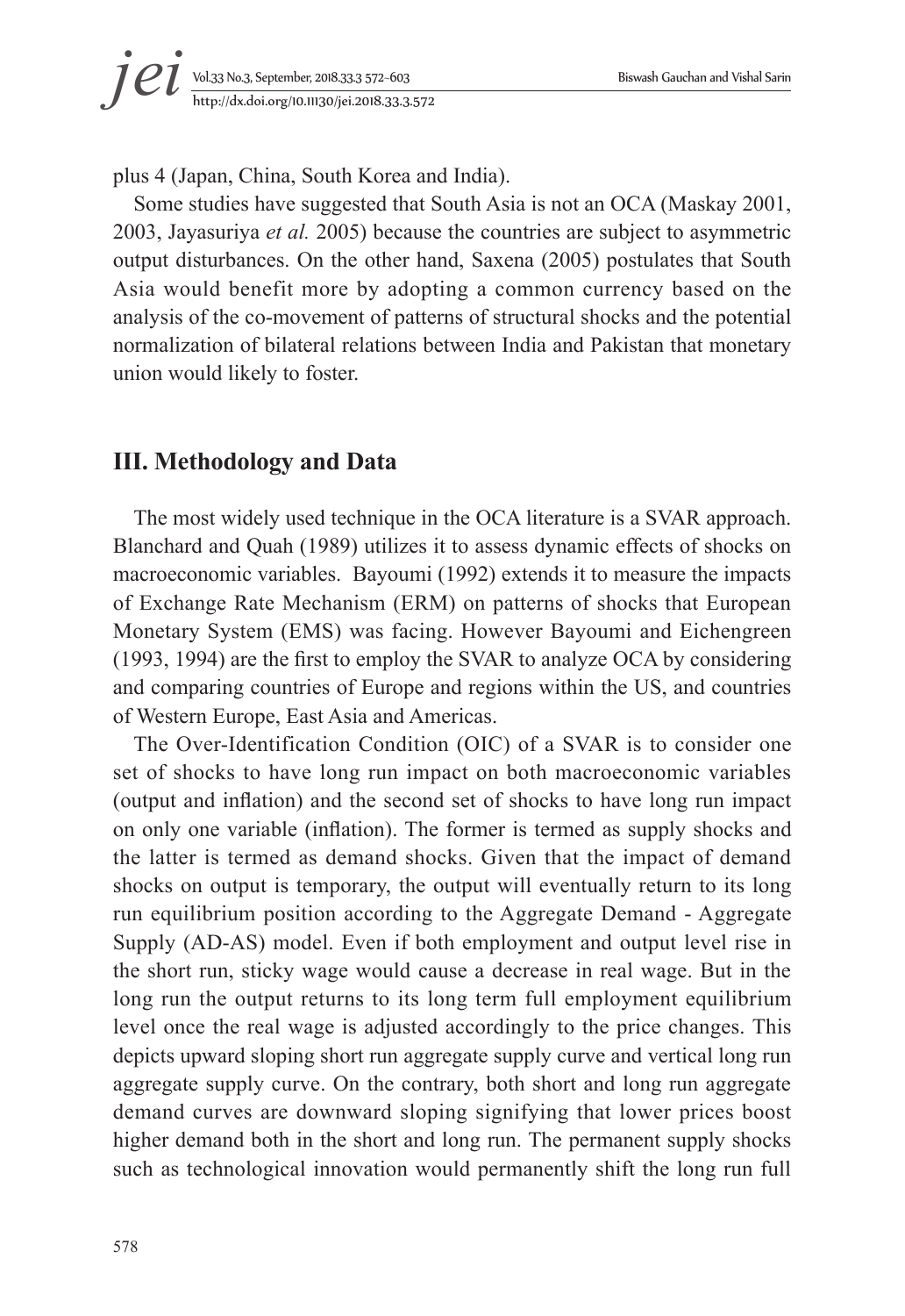employment output to new equilibrium: increase in output and decrease in price level. On the other hand, the permanent shock to aggregate demand would have only short run impact on the output which eventually return to its long run equilibrium level once the real wage is adjusted properly. This OIC is necessary to estimate two different types of shocks as explained in the following paragraphs. This is adjusted properly and wage is adjusted properly. This OIC is adjusted properly. This OIC is adjusted properly. This OIC is adjusted properly. This OIC is adjusted properly. This OIC is adjuste

employment and output level rise in the short run, sticky wage was decrease in real cause a decrease in real cause  $\alpha$ 

 $\mathcal{J}$  was adjusted accordingly to the price changes. This depicts upward slopes. This depicts upward slopes. This depicts upward slopes. This departum of the price changes. This departum of the price changes. The slope

Consider a system with infinite Moving Average (MA) of variables of vector *X* with equal number of shocks  $\varepsilon$  and a lagged operator *L*. The model can be represented as: *and a lagged* operator *a* and *a* and *a* and *a* and *a* and *a* and *a* and *a* and *a* and *a* and *a* and *a* and *a* and *a* and *a* and *a* and *a* and *a* 

$$
X_t = A_0 \varepsilon_t + A_1 \varepsilon_{t-1} + A_2 \varepsilon_{t-2} + \dots = \sum_{i=0}^{\infty} L^i A_i \varepsilon_t \tag{1}
$$

variable  $X$  which represents a pair of macroeconomic variables, i.e., change where the matrix  $A_i$  denotes the impulse response functions of shocks  $\varepsilon_t$  to the in output and change in price. The above equation can be presented in the following matrix form:

$$
\begin{bmatrix} \Delta y_t \\ \Delta p_t \end{bmatrix} = \sum_{i=0}^{\infty} L^i \begin{bmatrix} a_{11i} & a_{12i} \\ a_{21i} & a_{22i} \end{bmatrix} \begin{bmatrix} \varepsilon_{st} \\ \varepsilon_{dt} \end{bmatrix}
$$
 (2)

inflation,  $\varepsilon_{st}$  and  $\varepsilon_{dt}$  denote the supply shocks and demand shocks respectively.  $a_{11i}$  denotes elements of matrix  $A_i$ . The shocks are assumed to be independent of each other, that is, they have completely different underlying causes. For example, demand shocks can be the outcome of monetary policy whereas supply shocks are caused by technological innovation. However, when the causes of both shocks happen to originate from same source or similar events such as changes in the commodity price for those countries that are heavily dependent on its exports, the assumption will fail and methodology will become redundant. Given the assumption that demand shock has only temporary or short term effect on the output, the cumulative net effect of the where  $\Delta y_t$  and  $\Delta p_t$  represent the change in the logarithm of output and demand shock on output would be zero and therefore can be written as: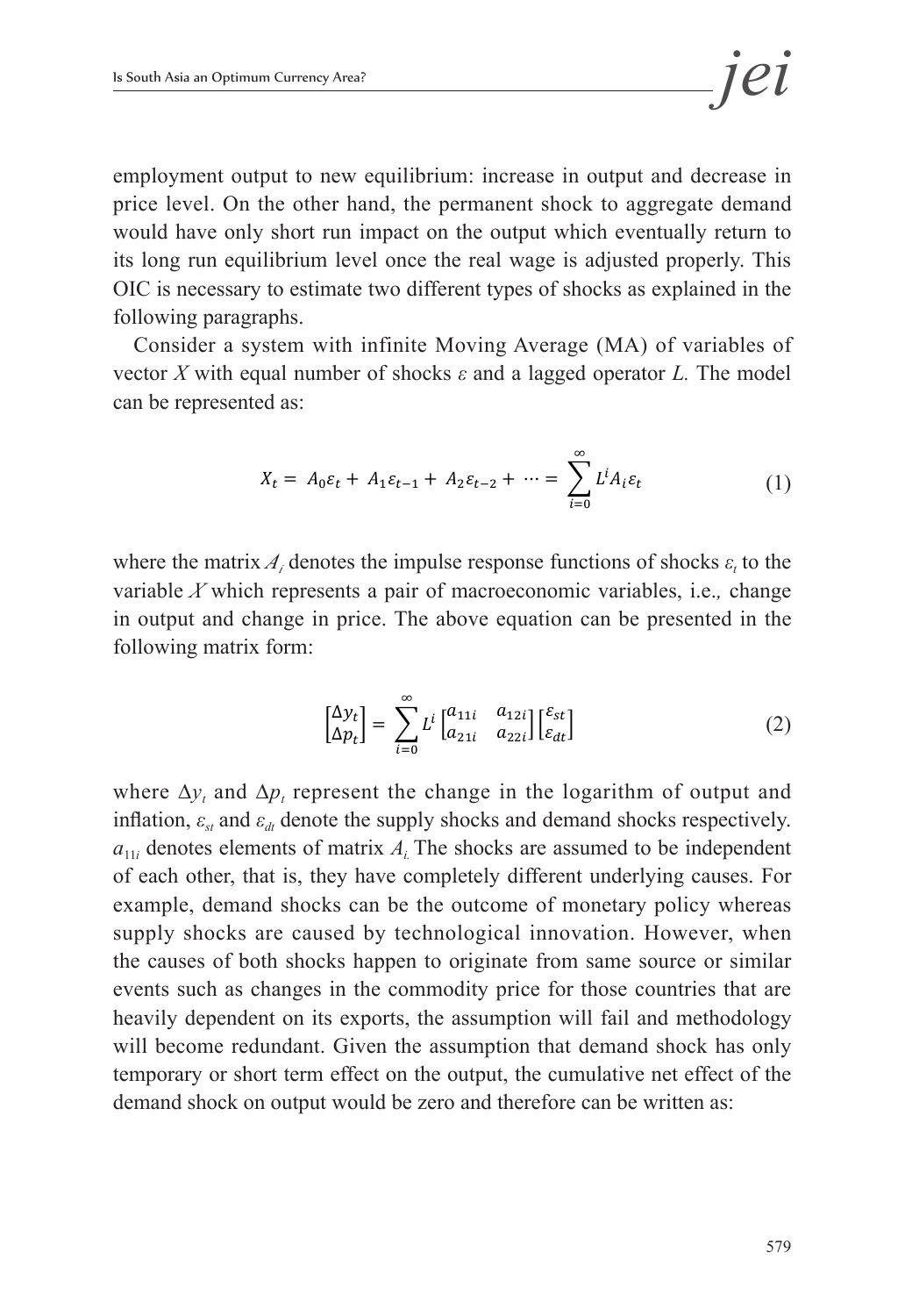$$
\sum_{i=0}^{\infty} a_{12i} = 0
$$
 (3)

The infinite MA process of Equation (1) can be represented as autoregressive process by inverting the MA operator because elements of  $X$ are covariance stationary. Hence, the above equations can be solved by using a VAR where all the variables of  $X_t$  are regressed upon their lagged values The equation takes the following form where  $B$  denotes the coefficient of the lagged variables and  $e_t$  represents error terms or residuals from VAR process:

$$
X_t = B_1 X_{t-1} + B_2 X_{t-2} + \dots + B_n X_{t-n} + e_t
$$
  
=  $[I - B(L)]^{-1} e_t$   
=  $[I + B(L) + B(L)^2 + \dots] e_t$   
=  $e_t + D_1 e_{t-1} + D_2 e_{t-2} + \dots$  (4)

In the Equation (4),  $e_t$  can be labeled as  $e_{vt}$  and  $e_{nt}$  to represent residuals of the lagged values of change in output and inflation respectively. The residuals  $e_t$  in the Equation (4) can be transformed into shocks  $\varepsilon_t$  in the Equations (1) and (2) with  $e_t = C_{\epsilon t}$  where C is a matrix of coefficient of shocks. In a two-bytwo case, four restrictions are needed to identify the matrix C. Two of them are derived from normalization by setting variance of shocks  $\varepsilon_{vt}$  and  $\varepsilon_{pt}$  equal to unity. Third restriction comes from the assumption that supply and demand shocks are independent and the last restriction comes from the assumption that demand shocks have only short term effects on output. These allow the matrix C to be uniquely identified so that supply and demand shocks can be determined. The final equation in VAR form is presented as follows:

$$
\sum_{i=0}^{\infty} \begin{bmatrix} d_{11i} & d_{12i} \\ d_{21i} & d_{22i} \end{bmatrix} \begin{bmatrix} c_{11i} & c_{12i} \\ c_{21i} & c_{22i} \end{bmatrix} = \begin{bmatrix} \cdot & 0 \\ \cdot & \cdot \end{bmatrix}
$$
 (5)

However, it is arbitrary to separate the disturbance into the two variable: change in output as supply shock and inflation as demand shock. The assumptions that supply shock has permanent impact on output and demand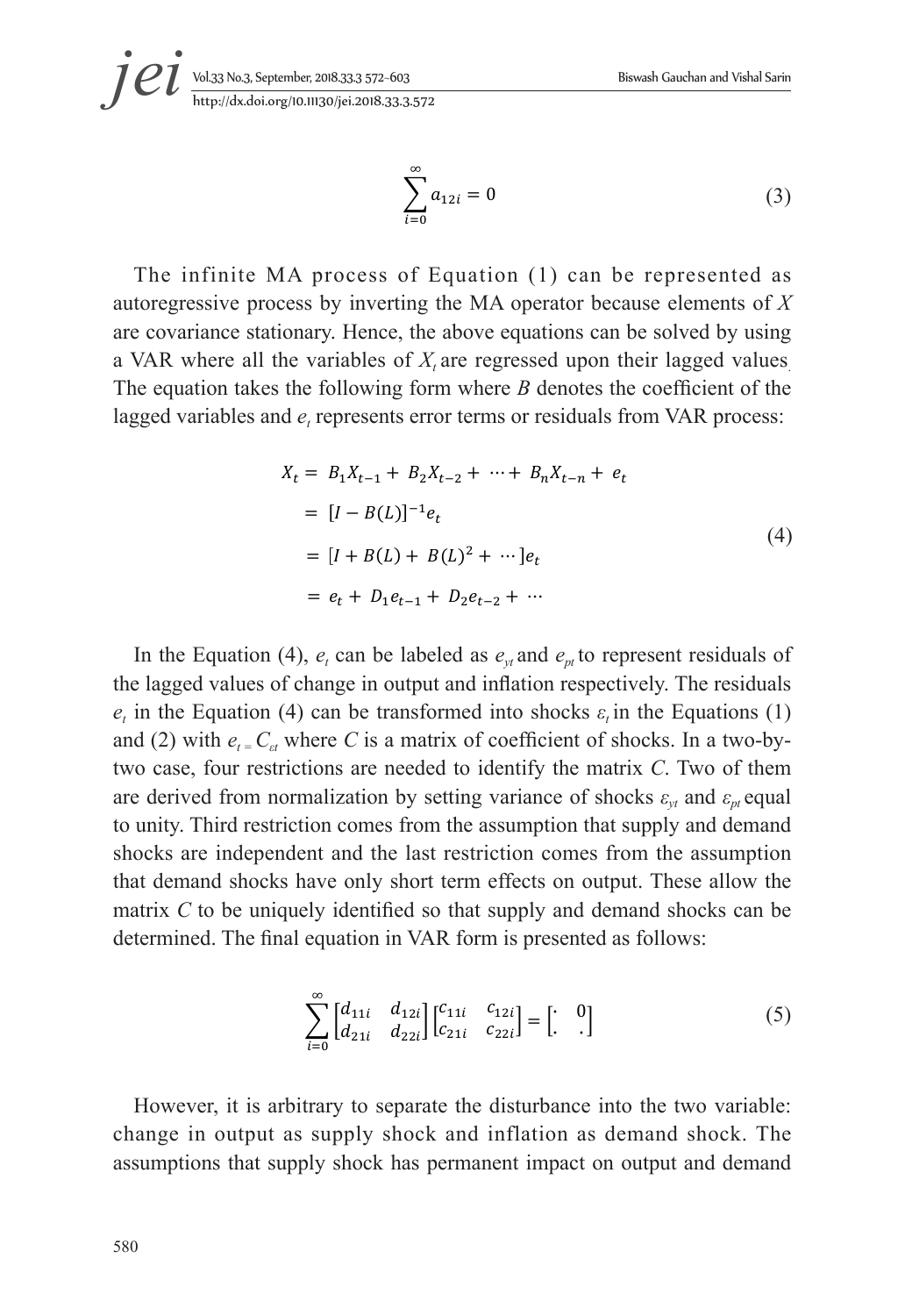shock has only temporary impact on output, do not hold under many situations. The methodology therefore comes in handy when one validates the impact of shocks on price only under the imposed restrictions pertains to impact on output. According to the AS-AD model, the outcomes are examined to confirm whether positive supply shocks reduce price and positive demand shocks increase price.

After estimating demand shocks and supply shocks from the above methodology, countries are paired and their correlation of each shock is evaluated to determine the synchronization of shocks. Positive and significant coefficient of correlation means that the paired countries share similar nature of shocks and thus suitable for common currency or greater monetary integration. On the contrary, negative or statistically insignificant coefficient of correlation implies that the countries are not suitable for an OCI.

The other important dimensions are size of the disturbances and speed of adjustment. Larger size of disturbances could affect more on the economy than small one, which would require a country specific policy. Similarly, the slower speed of adjustment to a shock would entail elongated disequilibrium in the economy in the absence of targeted policy measures. Thus large disturbances and slow adjustment may weaken the uniform policy of OCI. The size of the disturbance relating to supply shock is measured as long run impact on output while that of demand shock is estimated as the sum of the first year's impact on output and price, that is, nominal output with the impulse response function. Change in price is not factored in during estimating the size of disturbance caused by supply shock because the identification restriction assumes no change in price in the long run. The speed of adjustment is measured as the proportion of response after two years to the long run effect (Bayoumi and Eichengreen 1994). Furthermore, the variance decomposition analysis helps in finding relative importance of different types of shocks in explaining the changes of the variables across different time horizons. If the changes in the macroeconomic variables stems largely from similar shocks across the countries, the region could be good candidate for a common currency.

The statistical significance of correlation coefficient is determined by a statistic  $ln(1+r)(1-r)/2$  where *r* is the sample correlation coefficient and has an asymptotically normal distribution with a variance of *N-3* where *N* is the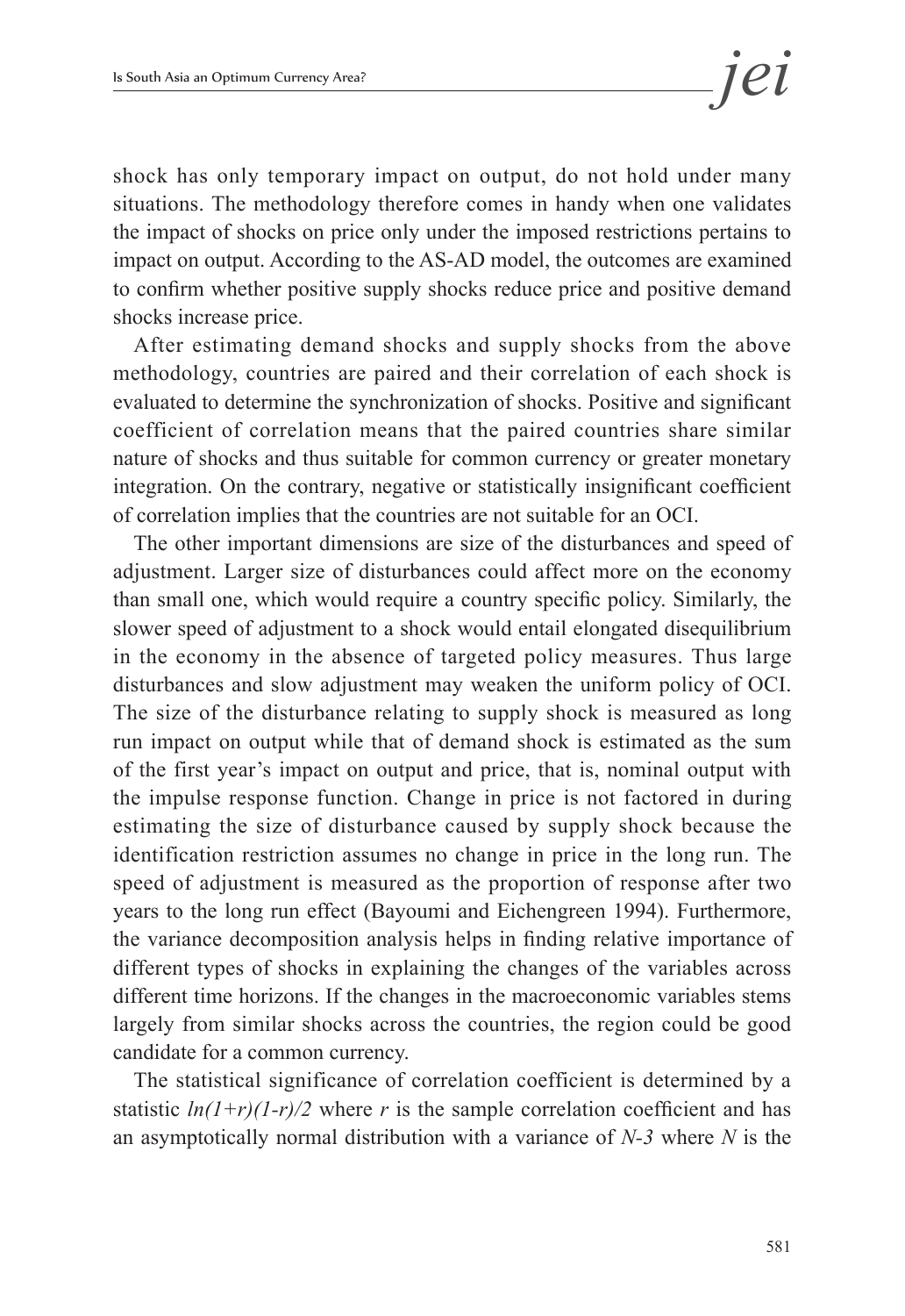number of observations<sup>1</sup> (Romano 1970). For the analysis of the correlation of output growth, inflation and nominal exchange rate, we use 25 observations and for shocks the total observations are 24 under single lag and 23 under two lags respectively. Hence, the correlation coefficients above 0.395, 0.403 and 0.412 are significant at 5 percent level for 25, 24 and 23 observations respectively. Similarly, the coefficients above 0.337, 0.344 and 0.352 are significant at 10 percent for 25, 24 and 23 observations respectively.

Data covers the period of 1991~2015. The choice of the year 1991 is particularly important because India, the central economy of South Asia, initiated its major economic reforms by opening up its economy from that year in the middle of foreign exchange reserve crisis. The data are sourced from World Economic Outlook (WEO) October 2016, IMF unless mentioned otherwise. Afghanistan which joined SAARC in 2007 is excluded because the lack of adequate data. Time-varying perspectives are considered when comparing our results with past studies (Maskey 2003, Saxena 2005) which follow similar methodologies.  $\mu$  at  $\mu$  and  $\mu$  and  $\mu$  and  $\mu$  is supply supply shown by supply shown  $\mu$  in  $\mu$  $\mathcal{L}_{\mathcal{A}}$ 

#### **IV. Estimation and Empirical Results** The statistical significance of correlation coefficient is determined by a statistic *ln(1+r)(1-*

# A. Simple correlation of variables

The analysis begins by observing simple correlation of real output growth (percentage change in real GDP) as presented in table 4. At 5 percent level of significance, the only statistically significant correlation is the one between India and Bangladesh. The correlation between Bangladesh and Bhutan is significant at 10 percent level. Nepal holds negative correlation with the highest number of countries (four) followed by India (two). On the other hand, Maldives doesn't have negative correlation with any of the countries. The rest four countries have negative correlation with only one country. The mean growth rate ranges from 4.36 for Pakistan to 7.34 for Maldives. Standard deviation is very high for Maldives at 6.67 while the lowest for Bangladesh at 0.79. Overall, there is very little co-movement of output growth that is statistically significant despite 67 percent of the coefficients  $($ percentage enange in rear  $\sigma$ D<sub>1</sub>  $\mu$  as presence in are sourced to be sourced the web sources in the con-

 $\overline{a}$ 

Formula:  $z = \frac{1}{2} \sqrt{(N-3)\{ln(\frac{(1+r)(1-\beta)}{(1-r)(1+\beta)}\}}$  is used to test the significance of correlations with  $H_0: \beta = 0$ ;  $H_1: \beta \neq 0$  using  $\alpha = 0.10, 0.05$ .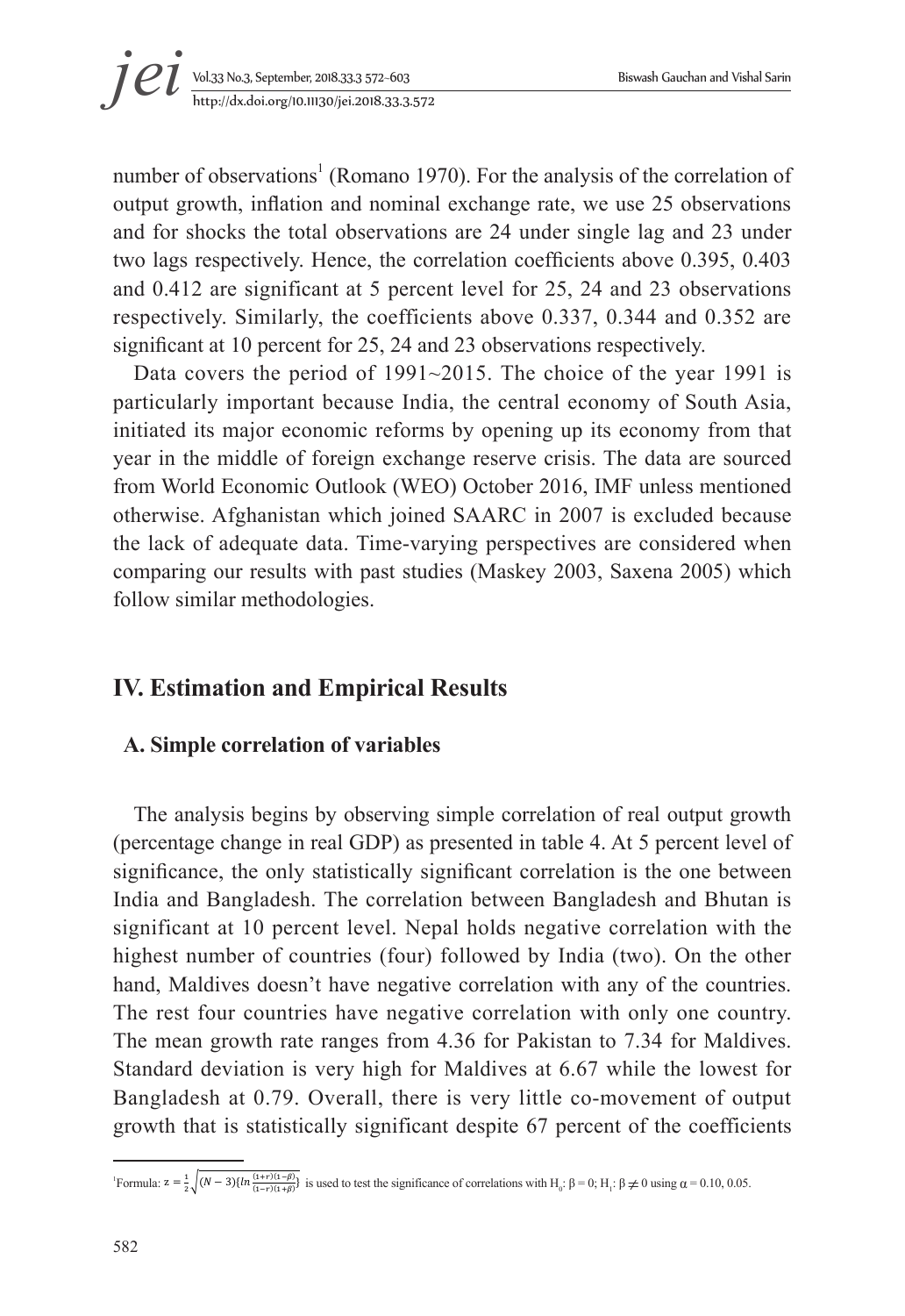show positive correlation. When comparing the results with Maskay (2003) for the period of 1980~2000 and Saxena (2005) for the period 1971~2003, no specific pattern of convergence in output growth is found at significant level but the number of positive correlation has increased from 43 percent and 52 percent respectively to 76 percent.

| Country           | <b>Bangla-</b><br>desh | <b>Bhutan</b> | India   | <b>Maldives</b> | <b>Nepal</b> | Pakistan | Sri<br>Lanka |
|-------------------|------------------------|---------------|---------|-----------------|--------------|----------|--------------|
| <b>Bangladesh</b> | 1.00                   |               |         |                 |              |          |              |
| <b>Bhutan</b>     | $0.39*$                | 1.00          |         |                 |              |          |              |
| <b>India</b>      | $0.59**$               | 0.23          | 1.00    |                 |              |          |              |
| <b>Maldives</b>   | 0.08                   | 0.30          | 0.02    | 1.00            |              |          |              |
| <b>Nepal</b>      | $-0.25$                | $-0.33$       | $-0.22$ | 0.01            | 1.00         |          |              |
| Pakistan          | 0.21                   | 0.00          | 0.22    | 0.13            | $-0.02$      | 1.00     |              |
| <b>Sri Lanka</b>  | 0.12                   | 0.15          | $-0.04$ | 0.14            | 0.29         | 0.05     | 1.00         |
| Mean              | 5.56                   | 6.52          | 6.60    | 7.34            | 4.45         | 4.36     | 5.73         |
| Std. Dev.         | 0.79                   | 2.59          | 2 2 2   | 6.67            | 1.57         | 196      | 3.81         |

|  |  | Table 4. Pairwise correlation of GDP growth |  |  |
|--|--|---------------------------------------------|--|--|
|--|--|---------------------------------------------|--|--|

(Note) \*\* and \* represent significance at 5 percent and 10 percent levels respectively.

On the inflation front, measured as percentage change in GDP Deflator, one third of the correlations are statistically significant as shown in Table 5. Maldives leads the group with the highest number of significant correlations with four countries followed by India and Nepal with three countries each and Bhutan and Pakistan with two countries each. None of inflation correlation of Bangladesh and Sri Lanka is significantly different from zero. At 10 percent level of significance, the correlation coefficients of Pakistan with both Bangladesh and India is significant. Sri Lanka shows the highest mean inflation at 9.82 percent and Bangladesh exhibits the lowest at 5.07 percent. The standard deviation is the lowest for Bangladesh at 1.91 and the highest for Maldives at 5.76. Similar to the results of Maskay (2003) and Saxena (2005), 72 percent of the total correlation of inflation is positive. For output growth, the number of statistically significant correlation coefficients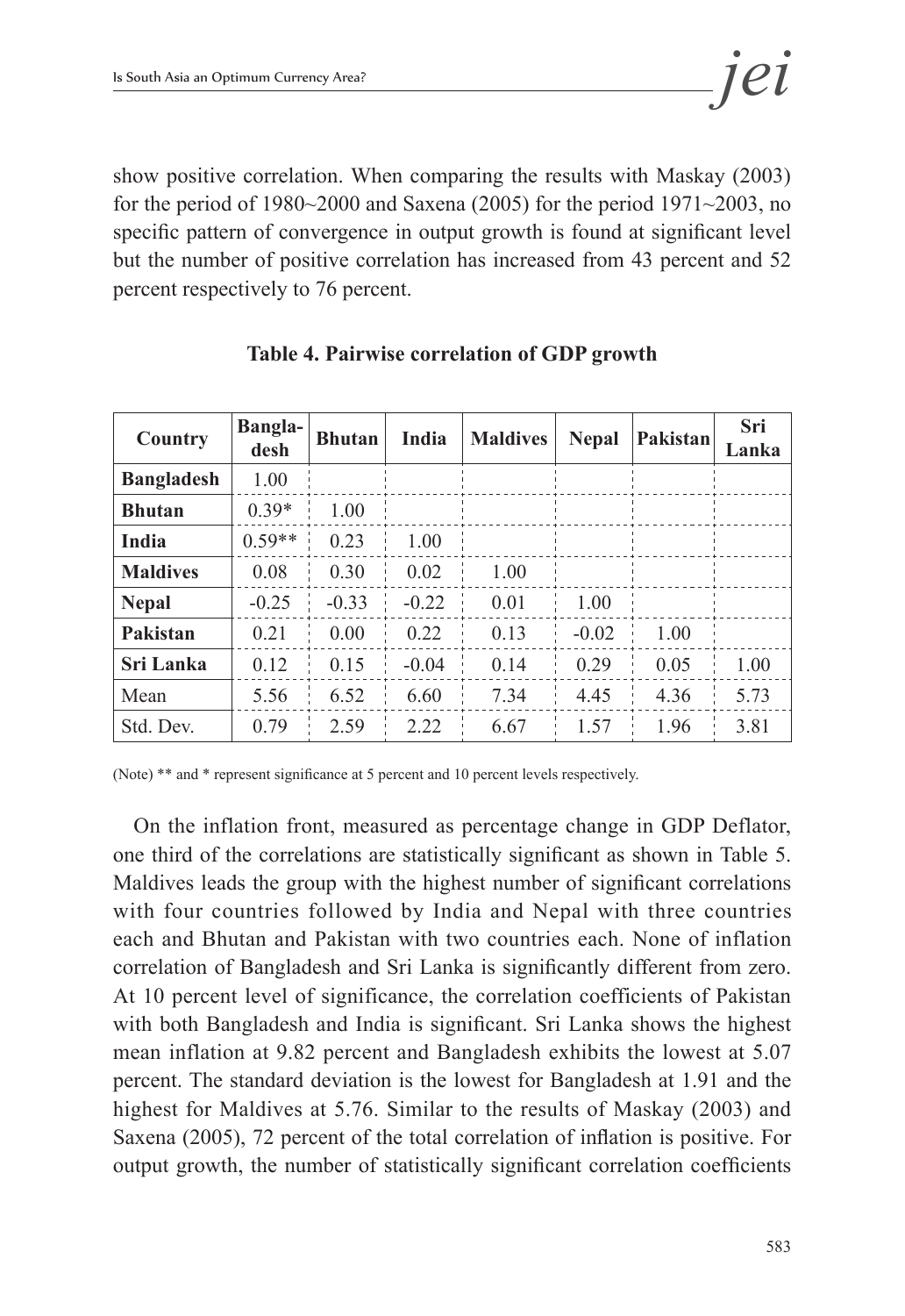

is higher while the number of positive correlations is almost the same. In the absence of sizable number of statistically significant correlations, it is difficult to establish a specific region wide relationship.

| Country           | <b>Bangla-</b><br>desh | <b>Bhutan</b> | India    | <b>Maldives</b>                     | <b>Nepal</b> | Paki-<br>stan                    | Sri<br>Lanka |
|-------------------|------------------------|---------------|----------|-------------------------------------|--------------|----------------------------------|--------------|
| <b>Bangladesh</b> | 1.00                   |               |          |                                     |              |                                  |              |
| <b>Bhutan</b>     | $-0.07$                | 1.00          |          |                                     |              |                                  |              |
| India             | 0.07                   | $0.48**$      | 1.00     |                                     |              |                                  |              |
| <b>Maldives</b>   | 0.07                   | $0.40**$      | $0.62**$ | 1.00                                |              |                                  |              |
| <b>Nepal</b>      | 0.07                   | 0.17          | $0.42**$ | $0.46**$                            | 1.00         |                                  |              |
| Pakistan          | $0.38*$                | 0.22          | $0.38*$  | $0.61**$                            | $0.56**$     | 1.00                             |              |
| Sri Lanka         | $-0.01$                | $-0.06$       | 0.04     | $-0.01$                             | $-0.01$      | $-0.08$                          | 1.00         |
| Mean              | 0.0507                 | 0.0687        | 0.0705   | 0.0639                              |              | $0.0886 \div 0.0854 \div 0.0982$ |              |
| Std. Dev.         | 0 0 1 9 1              | 0.0233        | 0.0270   | $0.0576$ $0.0441$ $0.0440$ $0.0487$ |              |                                  |              |

**Table 5. Pairwise correlation of inflation**

(Note) \*\* and \* represent significance at 5 percent and 10 percent levels respectively.

The results of correlation of changes in nominal exchange rate, provided in table 6, corresponds with the exchange rate regimes that member countries have adopted. High significant correlations among India and Bhutan as well as India and Nepal stem from fixed exchange rate mechanism that exists between them. Any country that has significant correlation with India, for example Pakistan, also has significant correlation with both Bhutan and Nepal. The correlation between Bangladesh and Sri Lanka is also significant because both adopt stabilized exchange rate around US dollar. Maldives follows a fixed exchange rate mechanism with US dollar therefore its correlations with all the other countries are insignificant. Further, it is the only country with negative coefficient with Pakistan and Sri Lanka while rest of all the correlations is positive. To recap, the currencies in the region have moved together in the same direction (over 90 percent). But similar to correlation of inflation, the number of significant relationship of the changes in exchange rate is only 7 out of 21 pairs of countries, which suggests that there is no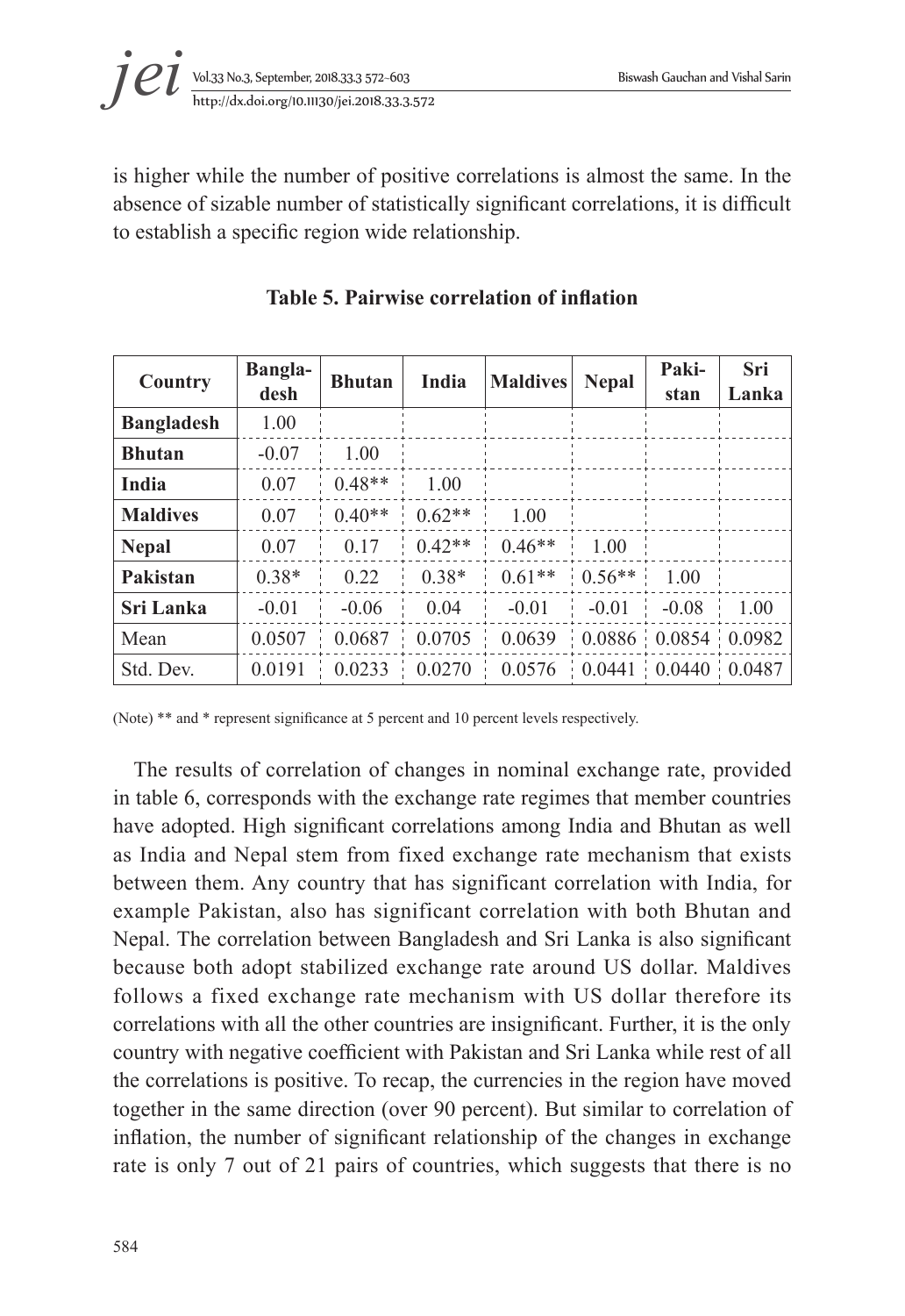statistically significant regional level co-movement.

| Country           | <b>Bangla-</b><br>desh | <b>Bhutan</b> | India    | <b>Maldives</b> | <b>Nepal</b> | <b>Pakistan</b> | Sri<br>Lanka |
|-------------------|------------------------|---------------|----------|-----------------|--------------|-----------------|--------------|
| <b>Bangladesh</b> | 1.00                   |               |          |                 |              |                 |              |
| <b>Bhutan</b>     | 0.24                   | 1.00          |          |                 |              |                 |              |
| India             | 0.24                   | $1.00**$      | 1.00     |                 |              |                 |              |
| <b>Maldives</b>   | $0.35*$                | 0 3 1         | 0 3 1    | 1.00            |              |                 |              |
| <b>Nepal</b>      | 0.24                   | $0.99**$      | $0.99**$ | 0.28            | 1.00         |                 |              |
| Pakistan          | 0.08                   | $0.49**$      | 0.49     | $-0.06$         | $0.46**$     | 1.00            |              |
| Sri Lanka         | $0.45**$               | 0.33          | 0.33     | $-0.02$         | $0.34*$      | $0.38*$         | 1.00         |

**Table 6. Pairwise correlation of changes in nominal exchange rate**

(Note) \*\* and \* represent significance at 5 percent and 10 percent levels respectively.

### **B. Correlation of structural shocks**

Tables 7 and 8 exhibit correlation matrix of supply shocks following one lag and two lags processes respectively. Under the one lag process, Bangladesh and India share symmetric supply shocks significant at 5 percent level while Sri Lanka and Bangladesh shares it significant at 10 percent level. Other than these two, none of the other correlation coefficients are significant, which means the region is not subject to symmetric supply shocks. Going by the sign of the correlation, 71 percent of total correlation coefficients are positive. The coefficient of correlation ranges between the lowest -0.2556 (between Bhutan and Nepal) and the highest 0.4939 (between Bangladesh and India).

In the two lags process, the number of positive correlation of supply shocks comes down to 57 percent while the number of significant correlation is only one, between Bangladesh and India, at 5 percent level. However, at 10 percent level, the number of statistically significant correlation increased by two: between Maldives and Pakistan, Pakistan and Sri Lanka. In comparison to Saxena (2005), there is indeed some improvement in the number of positive correlations which was barely one third under two lags process. The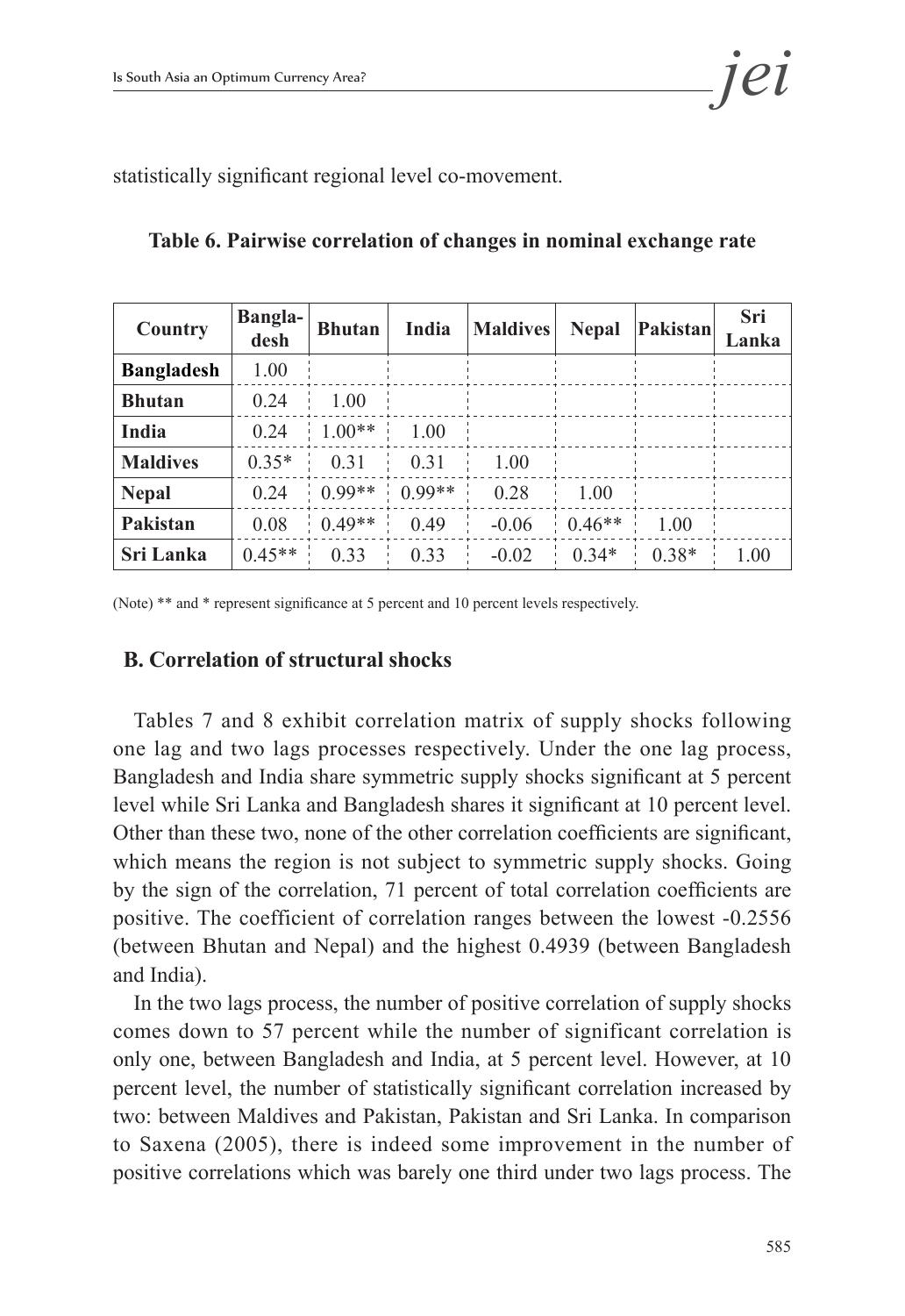(one lag)



negative significant correlations between Bangladesh and Maldives as well as Bangladesh and Pakistan turn into positive correlations. Despite growing number of positive symmetries of supply shocks in the new millennium, only one correlation is statistically significant among 21 pairs, which again suggests that the region is subject to asymmetric structural shocks. The coefficient of correlation ranges from the lowest -0.2247 between Nepal and Pakistan to the highest 0.4249 between Bangladesh and India.

Under lag one process, Nepal shows the largest number of negative correlation of supply shocks. Pakistan and Sri Lanka face negative correlations with two countries while remaining four countries show negative correlation with one country. Under two lags process, Nepal still continues to show the largest number of negative correlations while Pakistan faces negative correlation with the least number of countries. Maldives and Sri Lanka share negative correlations with three countries while Bhutan, India and Bangladesh share negative correlations with two countries.

| Country                | <b>Bangla-</b><br>desh | <b>Bhutan</b>                  | India          | <b>Maldives</b>                                                      | <b>Nepal</b>   | Pakistan       | Sri<br>Lanka |
|------------------------|------------------------|--------------------------------|----------------|----------------------------------------------------------------------|----------------|----------------|--------------|
| <b>Bangla-</b><br>desh |                        |                                |                |                                                                      |                |                |              |
| <b>Bhutan</b>          | 0.1339                 |                                |                |                                                                      |                |                |              |
| India                  | $0.4939**$ 0.1728      |                                | $\overline{1}$ |                                                                      |                |                |              |
| <b>Maldives</b>        |                        | $0.2731 \pm 0.2878 \pm 0.0481$ |                | $\blacksquare$                                                       |                |                |              |
| <b>Nepal</b>           |                        |                                |                | $-0.1938$ $-0.2556$ $0.0302$ $-0.1175$                               | $\overline{1}$ |                |              |
| Pakistan               |                        |                                |                | $0.2525$ $\mid$ 0.0766 $\mid$ 0.2856 $\mid$ 0.2144 $\mid$ -0.0035    |                | $\blacksquare$ |              |
| Sri Lanka              |                        |                                |                | $0.3584*$ $0.1425$ $-0.0040$ $0.1239$ $0.0998$ $-0.0270$ 1           |                |                |              |
| Range                  | 3.3459                 |                                |                | $4.249$   3.4808   4.6526   4.3393   3.8274   3.7840                 |                |                |              |
| Minimum                |                        |                                |                | $-1.7590$ $-1.953$ $-1.6392$ $-2.2386$ $-2.5375$ $-2.0237$ $-2.1187$ |                |                |              |
| Maximum                | 1.5870                 | 2.297                          |                | $1.8415$ 2.4140 1.8018 1.8037 1.6653                                 |                |                |              |

**Table 7. Pairwise correlation of supply shocks** 

(Note) \*\* and \* represent significance at 5 percent and 10 percent levels respectively.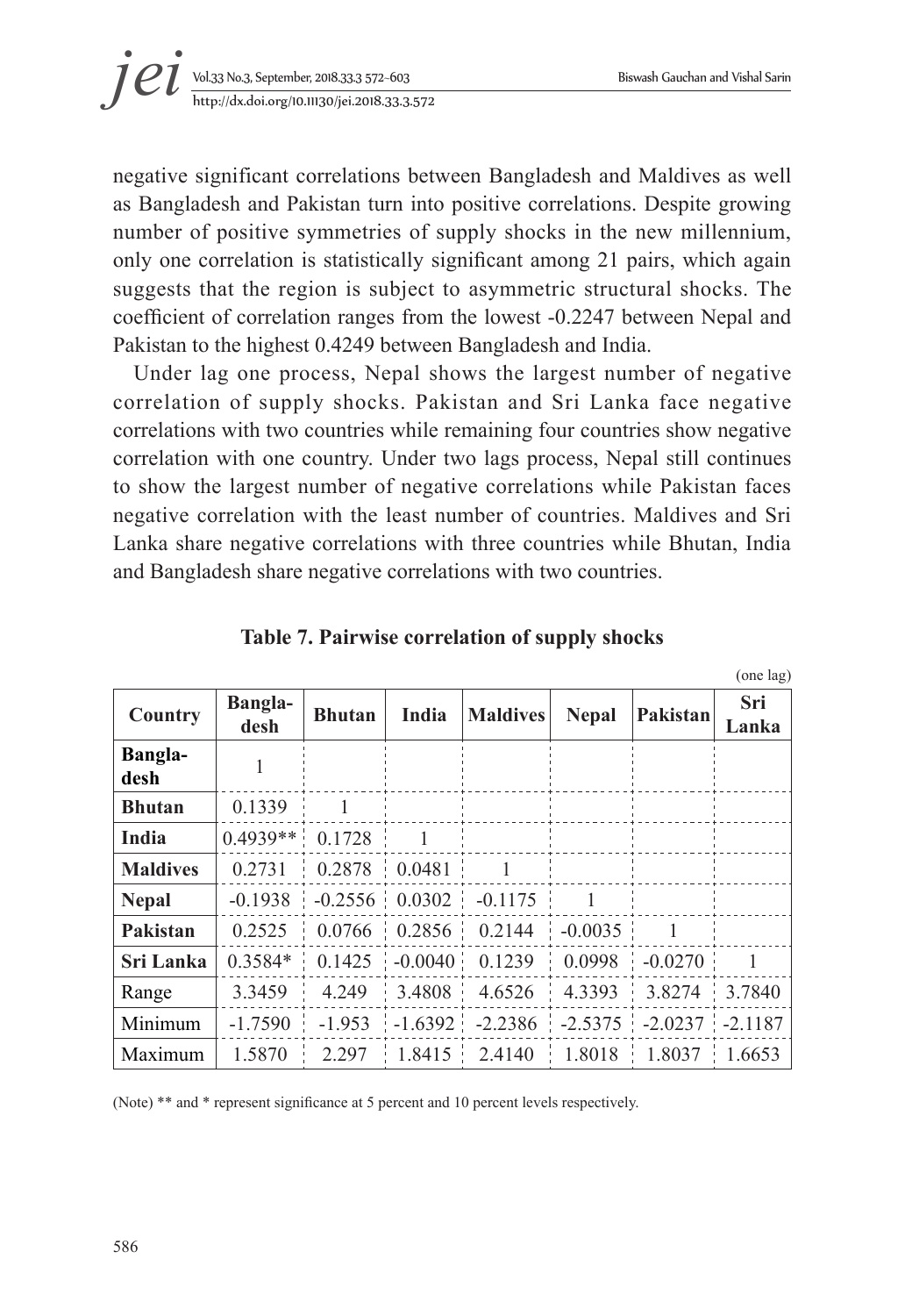|                        |                        |                   |                             |                                                |              |                         | (two lags)     |
|------------------------|------------------------|-------------------|-----------------------------|------------------------------------------------|--------------|-------------------------|----------------|
| Country                | <b>Bangla-</b><br>desh | <b>Bhutan</b>     | India                       | <b>Maldives</b>                                | <b>Nepal</b> | Pakistan                | Sri<br>Lanka   |
| <b>Bangla-</b><br>desh |                        |                   |                             |                                                |              |                         |                |
| <b>Bhutan</b>          | $-0.0223$              |                   |                             |                                                |              |                         |                |
| India                  |                        | $0.4249**$ 0.2617 | $\overline{1}$              |                                                |              |                         |                |
| <b>Maldives</b>        |                        |                   | $0.0723$ $0.1765$ $-0.0770$ | $\sim$ 1                                       |              |                         |                |
| <b>Nepal</b>           |                        |                   | $-0.0992$ $-0.0833$ 0.2257  | $-0.0678$                                      |              |                         |                |
| Pakistan               |                        |                   |                             | $0.1048$ $0.2947$ $0.1006$ $0.3555*$ $-0.2247$ |              | $\blacksquare$          |                |
| Sri Lanka              | 0.1690                 |                   | $-0.0785 - 0.0676$          | 0.0905                                         |              | $-0.1027 \div 0.3937$ * | $\overline{1}$ |
| Range                  | 3.222                  | 3.864             | 3.494<br>÷                  | 3.758                                          | 3.581        | 4.357<br>÷              | 3.386          |
| Minimum                | $-1.771$               |                   | $-1.736 - 1.849$            | $-1.617$                                       |              | $-2.021$ $-2.895$       | $-1.871$       |
| Maximum                | 1.451                  | 2 1 2 8           | 1.645                       | 2.142                                          | 1.560        | 1.462                   | 1.515          |

**Table 8. Pairwise correlation of supply shocks** 

(Note) \*\* and \* represent significance at 5 percent and 10 percent levels respectively.

Table 9 and 10 exhibit correlations of demand shocks under one lag one and two lags processes respectively. Under lag one process, the coefficients of correlation between Bangladesh and Bhutan, India and Bangladesh, Sri Lanka and India as well as Maldives and Pakistan are statistically significant. At 10 percent level, the correlation between India and Sri Lanka is also significant. Two third of total correlations are positive. The coefficient of correlation ranges from the lowest -0.3293 between Bangladesh and Nepal to the highest 0.5360 between Maldives and Pakistan.

Moving from one lag one to two lags process, the number of positive correlation remains exactly the same though the pairs that shows positive correlation are changed. The number of statistically significant coefficients decreases from three to two. The correlation between Bangladesh and Bhutan is significant at 10 percent level, which is significant at 5 percent level on the one lag process while the correlation between India and Sri Lanka is significant at 5 percent level, which is significant at 10 percent level on the one lag process. Similarly, the significant correlation between Maldives and Pakistan under one lag process become insignificant under two lags process. Comparing with the results of Saxena (2005), the number of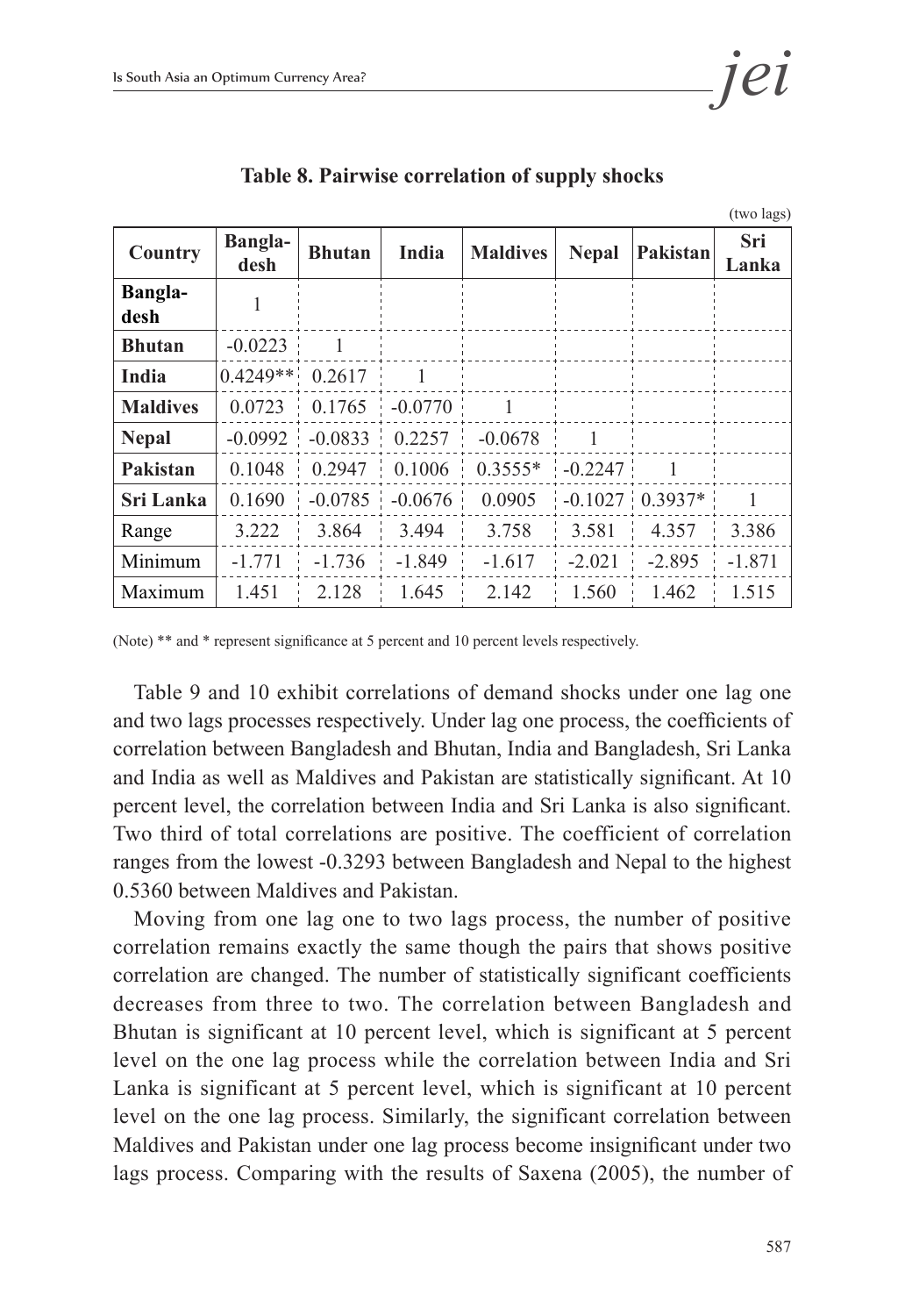# Vol.33 No.3, September, 2018.33.3 572~603 Biswash Gauchan and Vishal Sarin *i et y bl.33 No.3, September, 2018.33.3 572-603*<br>http://dx.doi.org/10.11130/jei.2018.33.3.572

positive correlations is indeed dropped from 81 percent to 67 percent. So is the number of statistically significant correlations, from four to two. Despite of the fact that two third correlations are positive, the symmetry of shock is not different from zero since there are only two statistically significant correlations out of 21 pairs under lag two process, which suggests that the region is not an OCA even from the perspective of demand shock. Nepal and Bhutan show the largest number of negative correlation with three countries each, while Bangladesh faces the least number of negative correlation with Nepal only. Other four countries present two negative correlations respectively. Interestingly, Saxena (2005) shows that Nepal and Pakistan have positive correlations with all the countries half of which are statistically significant. The coefficient of correlation ranges from the lowest -0.3362 between Nepal and Sri Lanka to the highest 0.4736 between Bangladesh and India.

The results clearly point to the asymmetries of structural shocks across the countries. Although both the correlations of supply shocks and demand shocks show high proportion of positive correlations, they are statistically insignificant. Trends of correlations are also mixed. There is increase in the proportion of positive correlations of supply shocks while the proportion of positive correlations of demand shocks decrease. Technically, analysis of supply shocks provides more robust basis for evaluating OCA because demand shocks are considered to be the outcome of the policy measures. By adopting uniform policy across the monetary union, the asymmetry of demand shocks will be largely taken care of.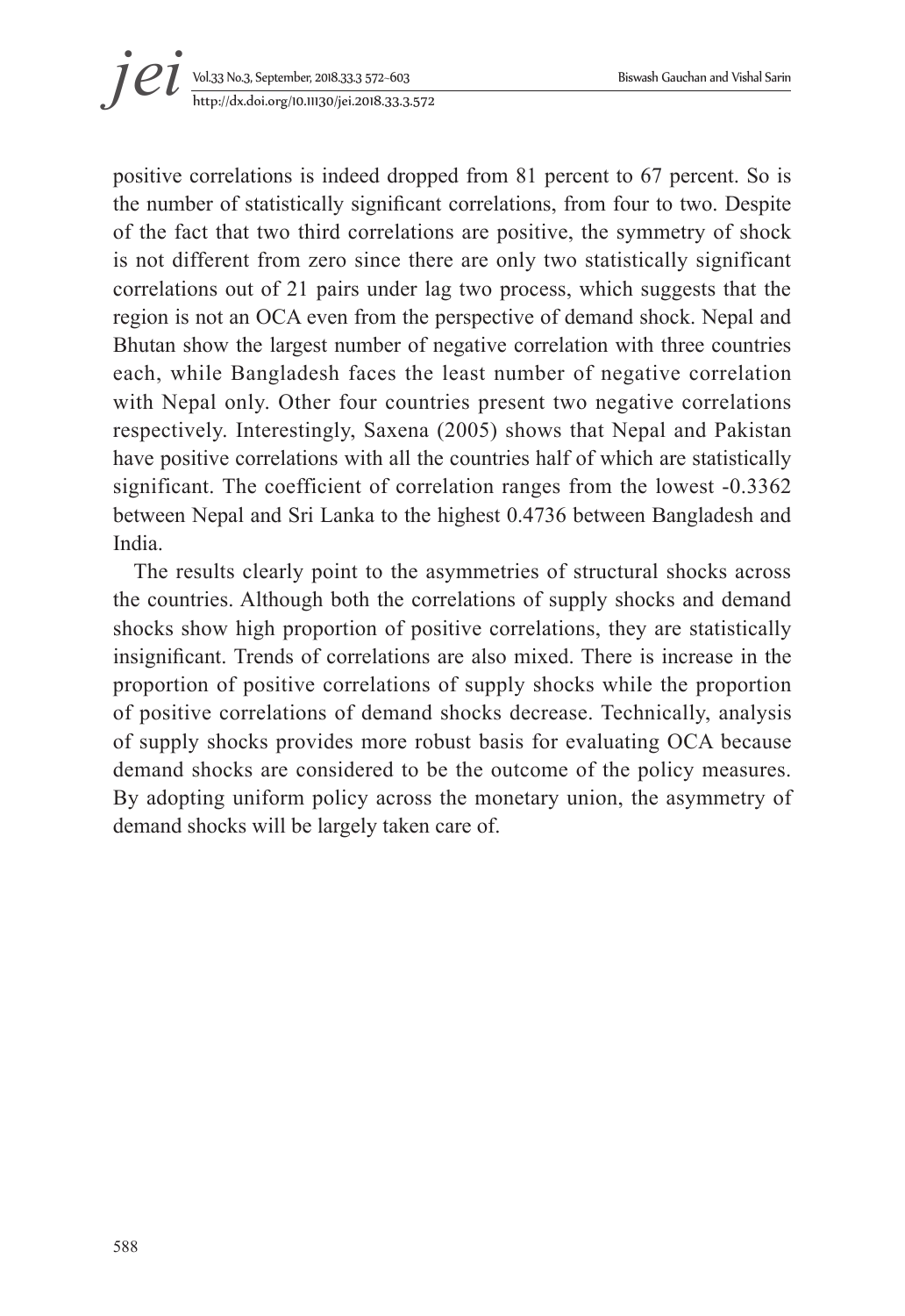|                        |                        |               |       |                                                                                |              |               | (one lag)    |
|------------------------|------------------------|---------------|-------|--------------------------------------------------------------------------------|--------------|---------------|--------------|
| Country                | <b>Bangla-</b><br>desh | <b>Bhutan</b> | India | <b>Maldives</b>                                                                | <b>Nepal</b> | Paki-<br>stan | Sri<br>Lanka |
| <b>Bangla-</b><br>desh |                        |               |       |                                                                                |              |               |              |
| <b>Bhutan</b>          | $0.5227**$ 1           |               |       |                                                                                |              |               |              |
| India                  | $0.4849**$ 0.1295 1    |               |       |                                                                                |              |               |              |
| <b>Maldives</b>        |                        |               |       | $0.0854$ $0.2012$ $-0.0412$ 1                                                  |              |               |              |
| <b>Nepal</b>           |                        |               |       | $-0.3293$ $-0.0493$ $-0.2986$ 0.1546 1                                         |              |               |              |
| Pakistan               |                        |               |       | $0.2979$   0.1587   -0.0953   0.5360**   0.2785   1                            |              |               |              |
| Sri Lanka              |                        |               |       | $0.0881 \div 0.1956 \div 0.3897* \div 0.0486 \div -0.2367 \div -0.2655 \div 1$ |              |               |              |
| Range                  |                        |               |       | $4.0157$   $4.0030$   $3.2448$   $4.0123$   $3.9160$   $3.5606$   $4.3899$     |              |               |              |
| Minimum                |                        |               |       | $-1.7797$ $-2.1808$ $-1.8185$ $-2.1895$ $-1.6956$ $-1.2735$ $-2.4023$          |              |               |              |
| Maximum                |                        |               |       | $2.2360$   1.8222   1.4264   1.8229   2.2204   2.2871   1.9876                 |              |               |              |

**Table 9. Pairwise correlation of demand shocks** 

(Note) \*\* and \* represent significance at 5 percent and 10 percent levels respectively.

|  |  |  | <b>Table 10. Pairwise correlation of demand shocks</b> |  |  |  |
|--|--|--|--------------------------------------------------------|--|--|--|
|--|--|--|--------------------------------------------------------|--|--|--|

|                        |                        |                             |                                   |                                                                               |              |                               | (two lags)   |
|------------------------|------------------------|-----------------------------|-----------------------------------|-------------------------------------------------------------------------------|--------------|-------------------------------|--------------|
| Country                | <b>Bangla-</b><br>desh | <b>Bhutan</b>               | India                             | <b>Maldives</b>                                                               | <b>Nepal</b> | Paki-<br>stan                 | Sri<br>Lanka |
| <b>Bangla-</b><br>desh |                        |                             |                                   |                                                                               |              |                               |              |
| <b>Bhutan</b>          | $0.4094*$              | $\blacksquare$              |                                   |                                                                               |              |                               |              |
| <b>India</b>           | $0.4737**$ -0.0766     |                             | $\overline{\phantom{0}}$          |                                                                               |              |                               |              |
| <b>Maldives</b>        |                        | $0.1295$ $-0.1540$ $0.2581$ |                                   |                                                                               |              |                               |              |
| <b>Nepal</b>           |                        |                             | $-0.0313$ 0.1279 $-0.0502$ 0.1271 |                                                                               |              |                               |              |
| Pakistan               | 0.2261                 |                             |                                   | $\vert$ -0.0202 $\vert$ 0.2257 $\vert$ 0.3313 $\vert$ 0.3328 $\vert$          |              | $\blacksquare$                |              |
| Sri Lanka              | 0.2980                 |                             |                                   | $\begin{bmatrix} 0.0852 & 0.4357** & 0.0704 & 0.3362 & -0.1049 \end{bmatrix}$ |              |                               |              |
| Range                  | 3.8793                 | 3.0049                      | 2.9384                            |                                                                               |              | $3.5990$ 4.1432 3.1257 3.5643 |              |
| Minimum                |                        |                             |                                   | $-1.9314$ $-1.3987$ $-1.5903$ $-1.6581$ $-1.6232$ $-1.6168$ $-1.6565$         |              |                               |              |
| Maximum                | 19479                  | 1.6062                      |                                   | $1.3480$ $1.9408$ $2.5201$ $1.5088$ $1.9077$                                  |              |                               |              |

(Note) \*\* and \* represent significance at 5 percent and 10 percent levels respectively.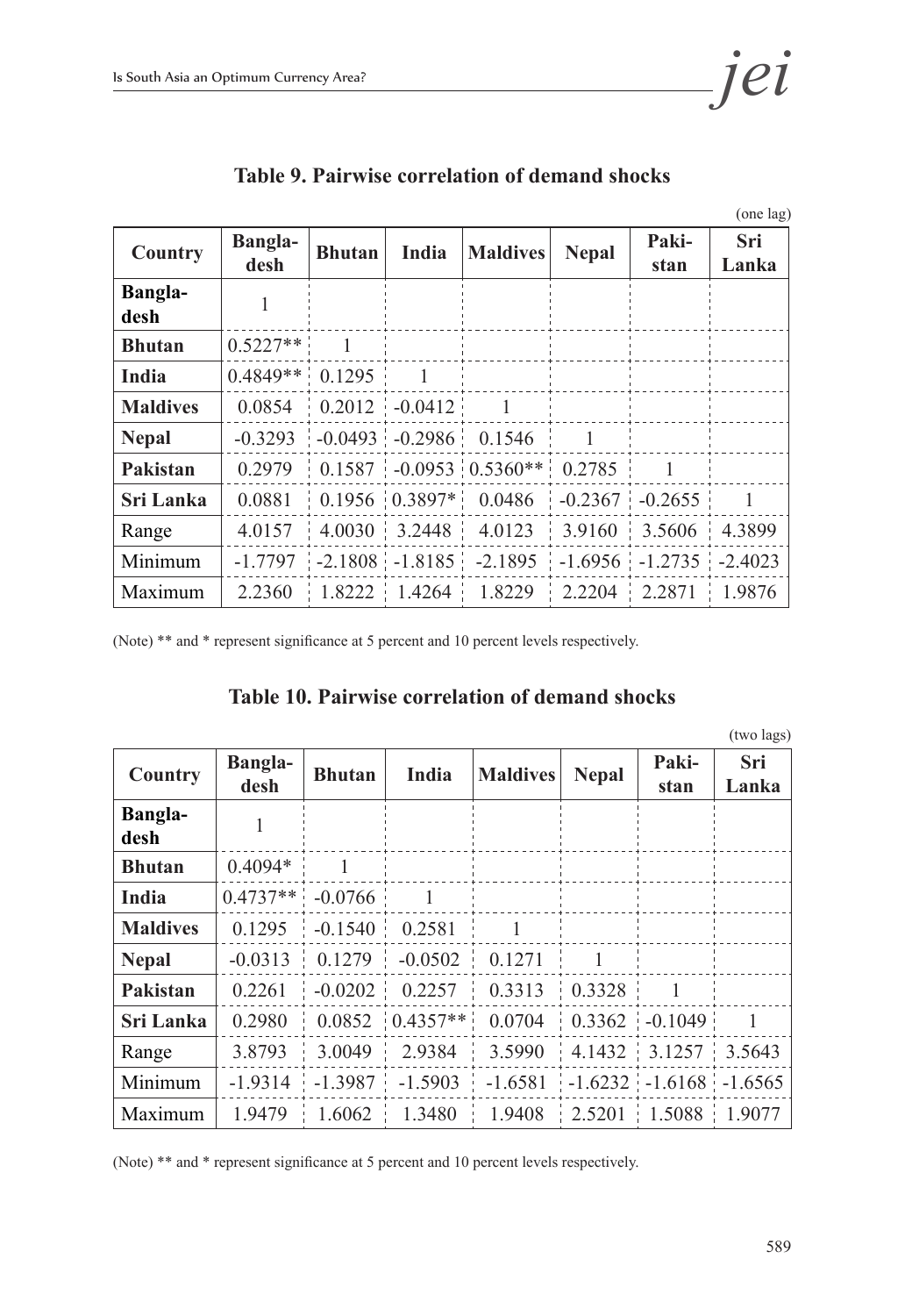# Vol.33 No.3, September, 2018.33.3 572~603 Biswash Gauchan and Vishal Sarin *i et y bl.33 No.3, September, 2018.33.3 572-603*<br>http://dx.doi.org/10.11130/jei.2018.33.3.572

# **C. Size and speed of adjustment**

As shown in Table 11, Maldives has the largest disturbance to the supply shock followed by Bhutan. They are also the two smallest economies of SAARC in the same order. On the other hand, Nepal has the smallest disturbance followed by Bangladesh and India. Nonetheless, Maldives shows the fastest adjustment to the supply shocks followed by India and Pakistan. Bangladesh and Bhutan are the countries with the slowest adjustment to the supply shock. Further, Maldives also has the largest disturbance to demand shocks followed by Pakistan. Bhutan displays fastest adjustment to the demand shocks followed by Nepal and Sri Lanka. Overall, South Asia responds well in average compare to other regions of the world when considering the results of Bayoumi and Eichengreen (1994), both in terms of size of disturbance and speed of adjustment. The size of disturbance to supply shock is the lowest for South Asia while the disturbance to demand shock is the second lowest following Western Europe. Regarding speed of adjustment, South Asia is the second fastest region to the supply shock followed by East Asia while the region lags behind East Asia and the Americas in terms of speed of adjustment to the demand shock.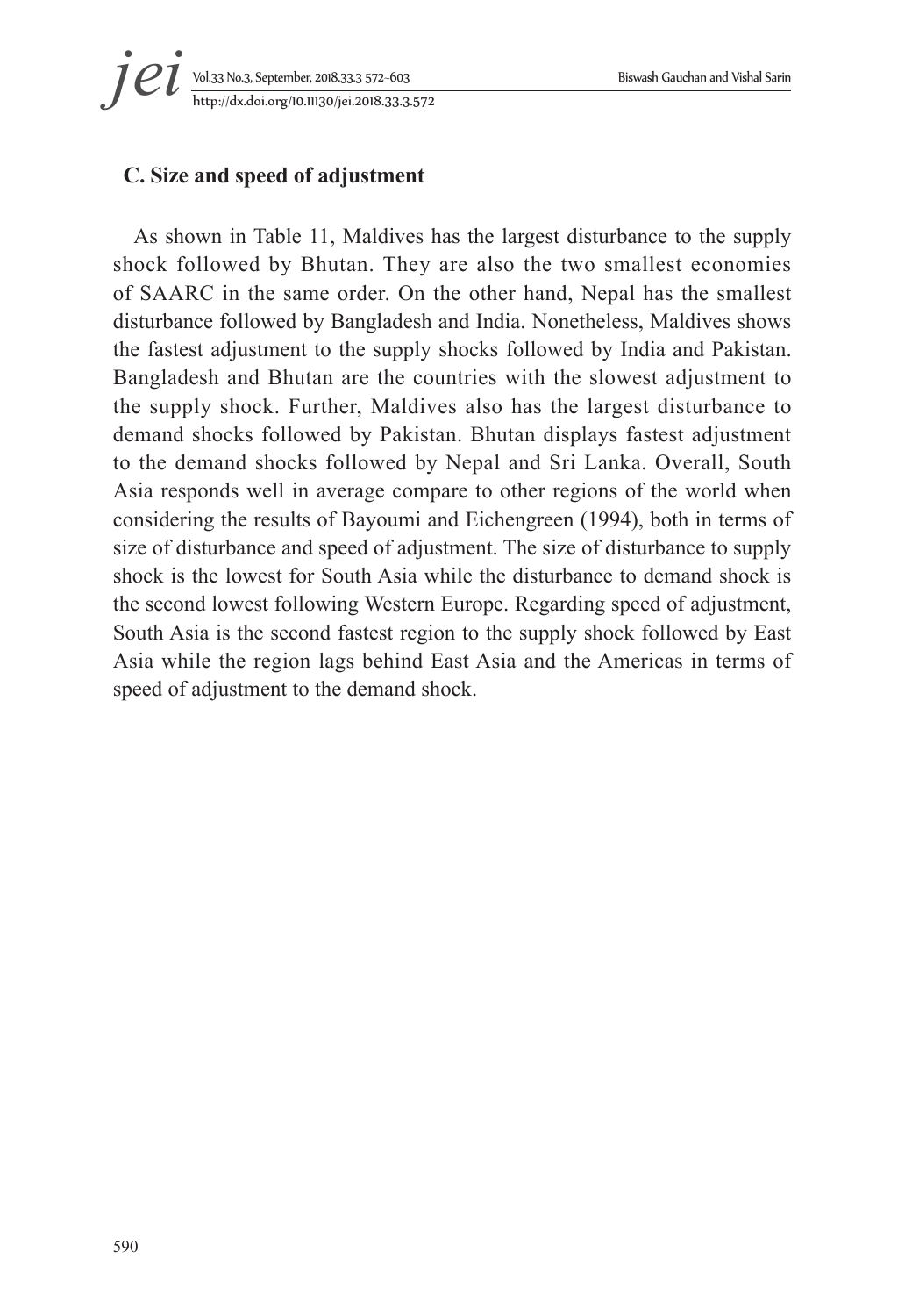|                       |             | <b>Supply Disturbance</b> | <b>Demand Disturbance</b> |                        |  |  |
|-----------------------|-------------|---------------------------|---------------------------|------------------------|--|--|
| Country               | <b>Size</b> | Speed of<br>Adjustment    | <b>Size</b>               | Speed of<br>Adjustment |  |  |
| <b>Bangladesh</b>     | 0.018       | 0.431                     | 0.007                     | 0.734                  |  |  |
| <b>Bhutan</b>         | 0.039       | 0.587                     | 0.018                     | 1.208                  |  |  |
| India                 | 0.019       | 1.112                     | 0.020                     | 0.450                  |  |  |
| <b>Maldives</b>       | 0.042       | 1.145                     | 0.050                     | 0.506                  |  |  |
| <b>Nepal</b>          | 0.011       | 0.864                     | 0.019                     | 0.882                  |  |  |
| Pakistan              | 0.024       | 0.924                     | 0.039                     | 0.706                  |  |  |
| <b>Sri Lanka</b>      | 0.033       | 0.911                     | 0.022                     | 0.802                  |  |  |
| <b>SAARC</b> Average  | 0.027       | 0.853                     | 0.025                     | 0.755                  |  |  |
| <b>Western Europe</b> | 0.030       | 0.684                     | 0.022                     | 0.417                  |  |  |
| <b>East Asia</b>      | 0.032       | 1 1 6 2                   | 0.044                     | 0.929                  |  |  |
| <b>The Americas</b>   | 0.062       | 0.801                     | 0.145                     | 0.820                  |  |  |

#### **Table 11. Disturbances and adjustment across SAARC Countries**

(Note) (i) Figures for Western Europe, East Asia, Europe and The Americas are taken from Bayoumi and Eichengreen (1994), rests are author's calculation.

(ii) \*\* and \* represent significance at 5 percent and 10 percent levels respectively.

### **D. Impulse response function**

It is assumed that supply shocks have long term effect on the output and demand shocks have only short term effect on the output. Given that no restriction is imposed on the impact of shocks to the price level, the estimation results are useful in validating the construct of the model. In this regard, the analysis of the impulse response function of the prices to two different shocks can provide important insights. Figure 1 and 2 provide the accumulated impulse response function of prices to supply shocks and demand shocks respectively. Ideally, supply shocks normally decreases price level while the demand shocks increases price level. Based on the analysis of impulse response function, price responds to demand shocks in accordance with the theoretical underpinning. However in the case of response of price to supply shocks, the estimation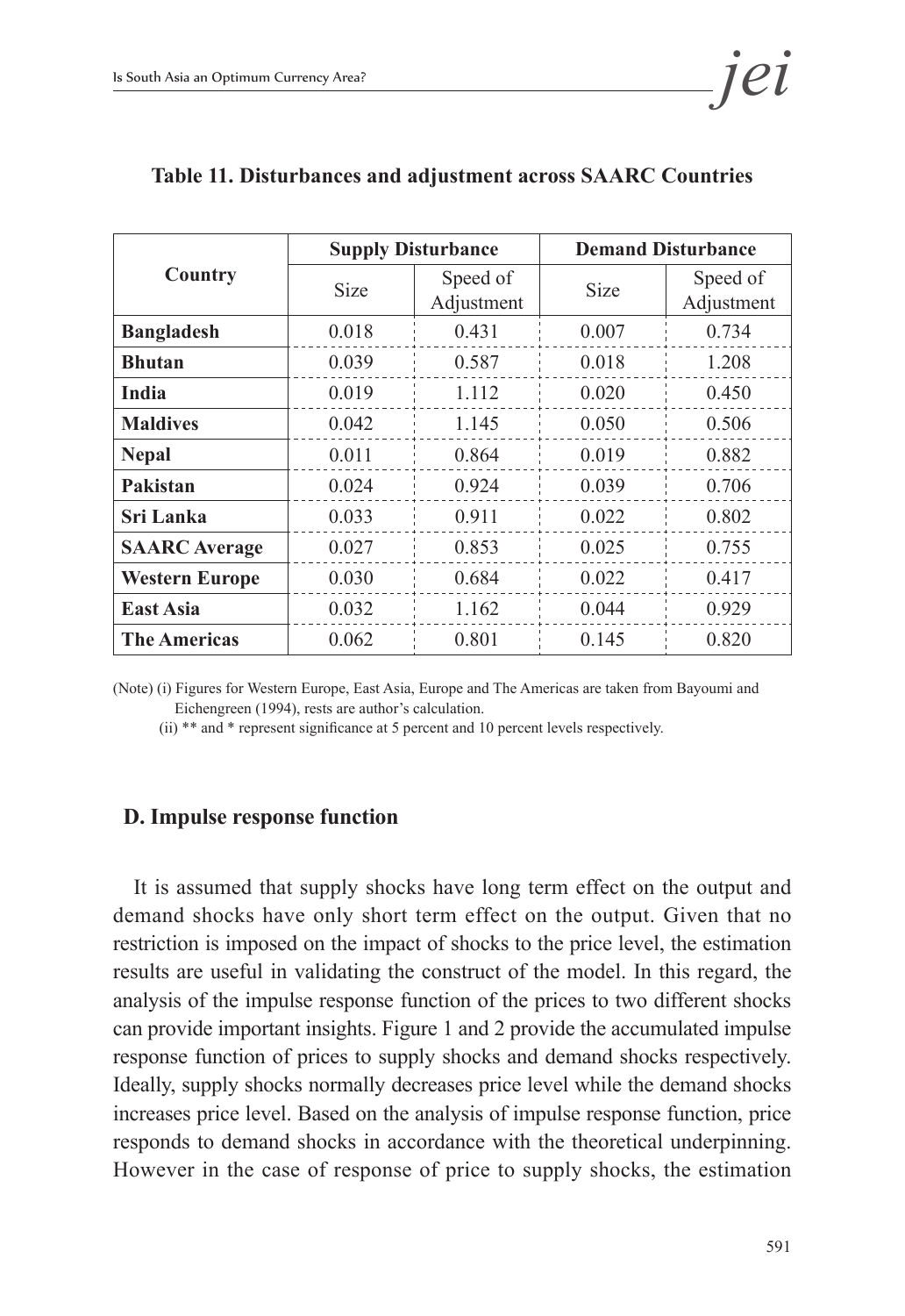

provides opposite results for Bangladesh, Nepal and Sri Lanka while it seems to be more or less neutral for India. For the rest of the other three countries the impact is in accordance with the theoretical construct.



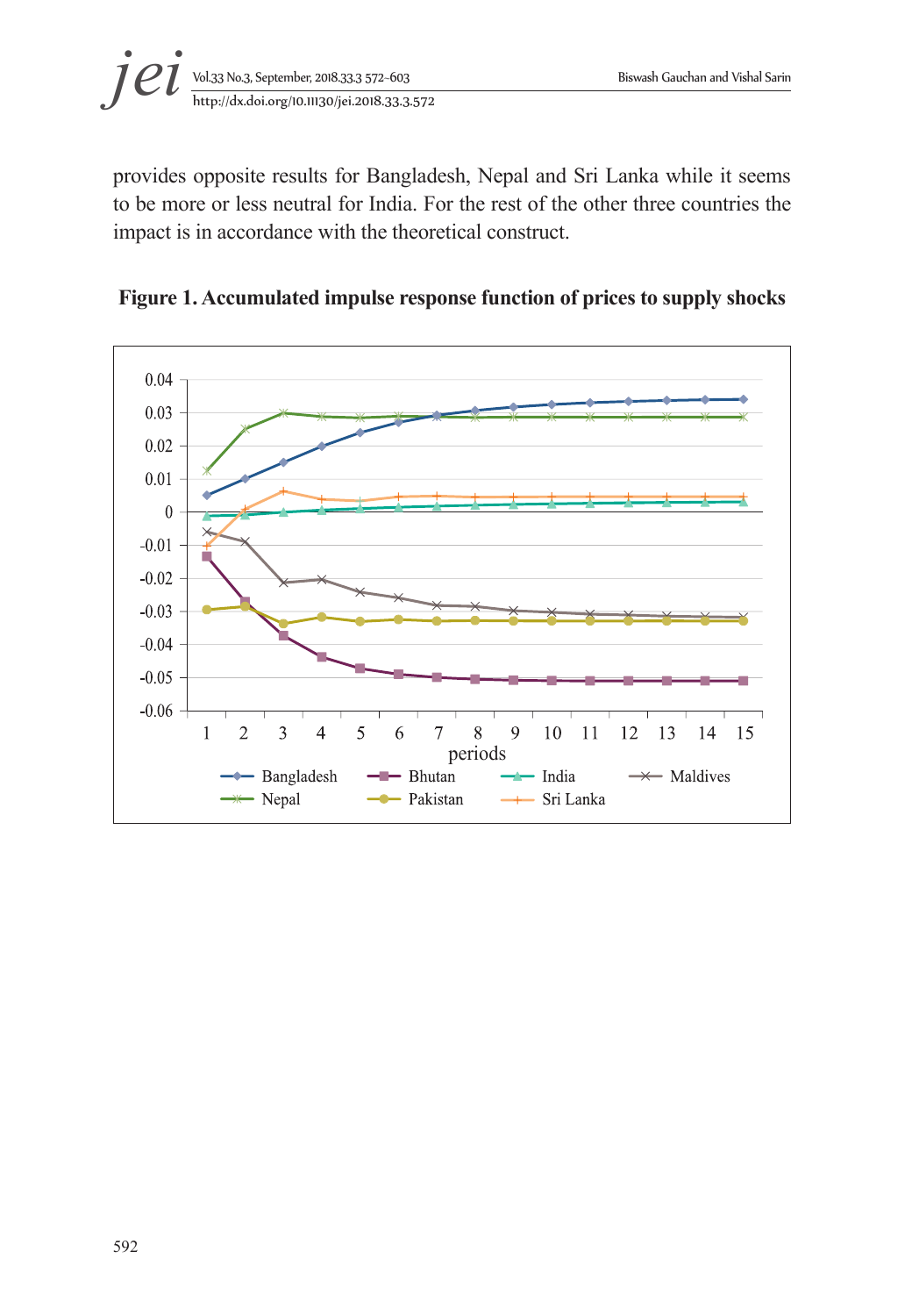

**Figure 2. Accumulated impulse response function of prices to demand shocks**

#### **E. Variance decomposition**

Table 12 exhibits the results of variance decomposition of output and price originating from supply shocks and demand shocks over the time horizon of one year, five years and ten years respectively. The fluctuations in output are largely explained by supply shocks for all the countries in the region across all time horizons. The largest difference is between Bhutan and India in the first year where fluctuations in output in the case of India is entirely explained by supply shocks while in the case of Bhutan 68 percent of the output variances are explained by supply shocks. For Bhutan and Maldives, the patterns of shocks explaining output fluctuations remain almost unchanged throughout the entire period. It is interesting to note that only for Bangladesh the proportion of supply shocks increase from 83 percent to 91 percent between first year to fifth year and beyond. In all the other cases, the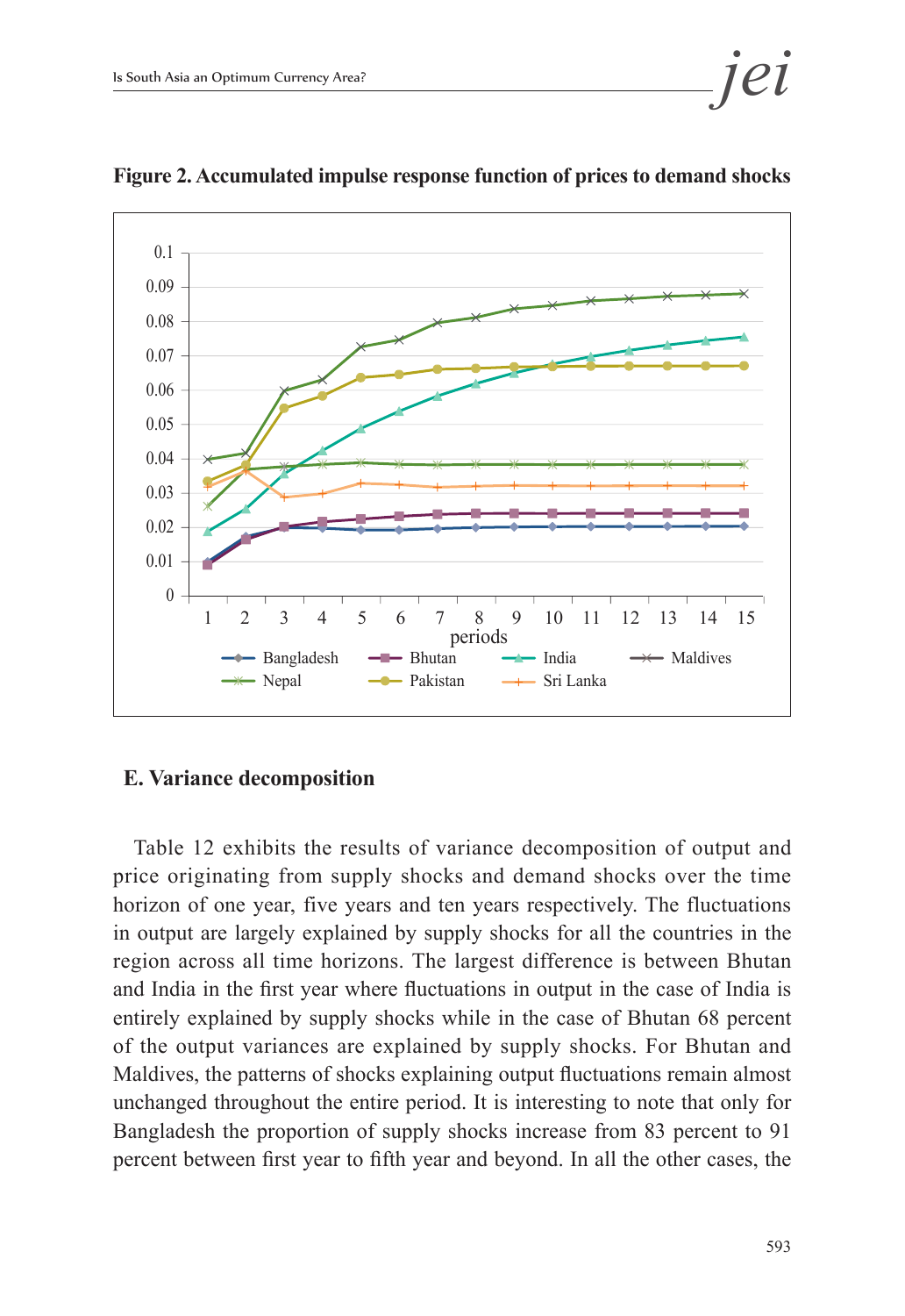proportion of supply shocks decreases uniformly over the periods marginally except India where the proportion decrease by 17 percent. Furthermore, the patterns of shocks explaining output fluctuations in the fifth year and beyond remain almost the same for each country.

Unlike the output, the results show diverse patterns explaining the changes in price both across countries and time periods. Variation in price in India is entirely explained by demand shocks both in the short term and long term while in Maldives 98 percent in the first year and 90 percent in the fifth year and beyond are explained by demand shocks. In the case of Bangladesh, the proportion evens out in the long run though demand shocks have higher influence in the short run. For Pakistan, the percentage improves in favor of demand shocks from 55 percent in the first year to 60 percent in the fifth year and beyond. On the other hand, proportion of demand shocks decreases from 90 percent in the first year to 80 percent in the fifth year and beyond in the case of Sri Lanka. Bhutan is the only outlier with the changes in price are explained largely by supply shocks and the proportion increases further with time. Similar to output, the variance decomposition of fluctuations in price level exhibits little changes beyond fifth year.

While the results show greater degree of similarity of patterns of shocks in explaining output fluctuations across member nations in South Asia for all time periods, it is less so for price fluctuations. Different structural shocks have varying degrees of impact on the fluctuations of price levels both across the countries in the region as well as over different time periods.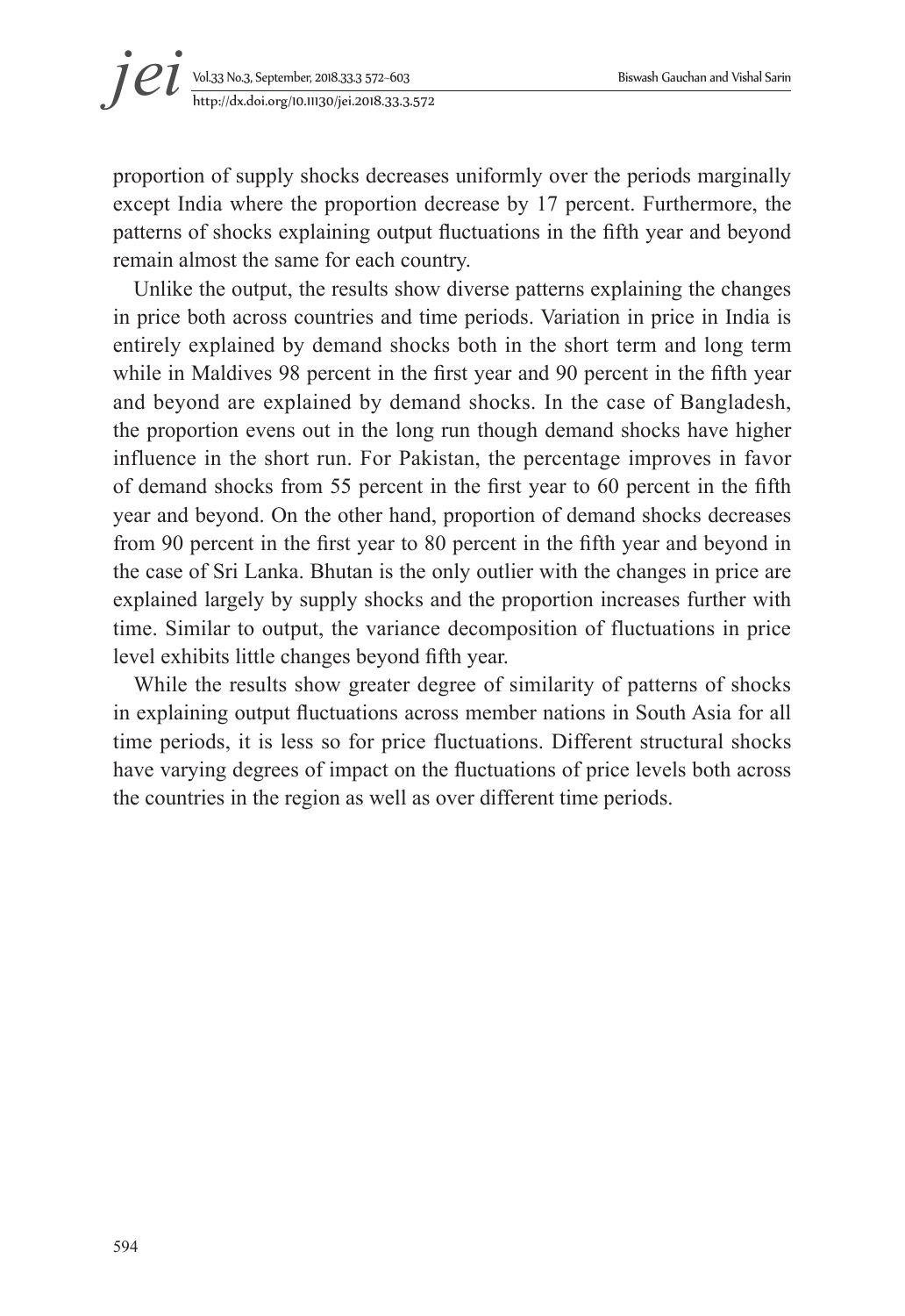|                                                                                    | Output              |             |                                                                                             |              |   |    | <b>Price</b> |             |    |              |               |    |
|------------------------------------------------------------------------------------|---------------------|-------------|---------------------------------------------------------------------------------------------|--------------|---|----|--------------|-------------|----|--------------|---------------|----|
| <b>Country</b>                                                                     | <b>Supply Shock</b> |             |                                                                                             | Demand Shock |   |    | Supply Shock |             |    | Demand Shock |               |    |
|                                                                                    |                     | $\varsigma$ | 10                                                                                          | $\mathbf{1}$ | 5 | 10 |              | $\varsigma$ | 10 | 1            | $\mathcal{F}$ | 10 |
| <b>Bangla-</b><br>desh                                                             |                     |             | 82.61 90.80 91.22 17.39 9.20 8.78 24.09 44.75 48.27 75.91 55.25 51.73                       |              |   |    |              |             |    |              |               |    |
| <b>Bhutan</b>                                                                      |                     |             | 67.86 66.18 66.44 32.14 33.82 33.56 73.10 79.23 79.24 26.90 20.77 20.76                     |              |   |    |              |             |    |              |               |    |
| India                                                                              |                     |             | 98.78   82.00   81.78   1.22   18.00   18.22   0.41   0.49   0.50   99.59   99.51   99.50   |              |   |    |              |             |    |              |               |    |
| <b>Maldives</b> 97.16 96.35 96.32 2.84 3.65 3.68 2.27 9.87 10.12 97.73 90.13 89.88 |                     |             |                                                                                             |              |   |    |              |             |    |              |               |    |
| <b>Nepal</b>                                                                       |                     |             | 81.57 73.50 73.46 18.43 26.50 26.54 19.70 31.14 31.15 80.30 68.86 68.85                     |              |   |    |              |             |    |              |               |    |
| Paki-<br>stan                                                                      |                     |             | 87.29 81.38 81.26 12.71 18.62 18.74 45.10 39.31 39.26 54.90 60.69 60.74                     |              |   |    |              |             |    |              |               |    |
| Sri<br>Lanka                                                                       |                     |             | 92.22   83.88   83.82   7.78   16.12   16.18   9.85   20.18   20.28   90.15   79.82   79.72 |              |   |    |              |             |    |              |               |    |

**Table 12. Variance decomposition**

### **V. Discussion**

The asymmetrical shocks are largely attributed to weak regional economic and financial integration. After the establishment of SAARC, plethora of agreements has been entered aiming at promoting regional cooperation. However, the progress towards actual implementation has so far remained snail-paced. Implementation of agreements, such as SAFTA and SATIS primarily aimed at enhancing regional economic integration through increased intra-regional trade, are very much work in progress.

UNESCAP (2017) estimates that the potential intra-regional export of South Asian countries is three times larger than 2014 export figures and the bilateral trade between India and Pakistan could be 12 times higher than 2014 level. Taneja *et al.* (2013) also estimates that the potential trade between India and Pakistan is more than 10 times of the 2011 figures. The strained relationship between India and Pakistan and their rivalries have not only adversely affected the bilateral trade but also have constrained necessary reforms for promoting regional cooperation.

The trade cost in South Asia is relatively high because of the issues such as poor connectivity, lack of infrastructure, cross border trade facilitation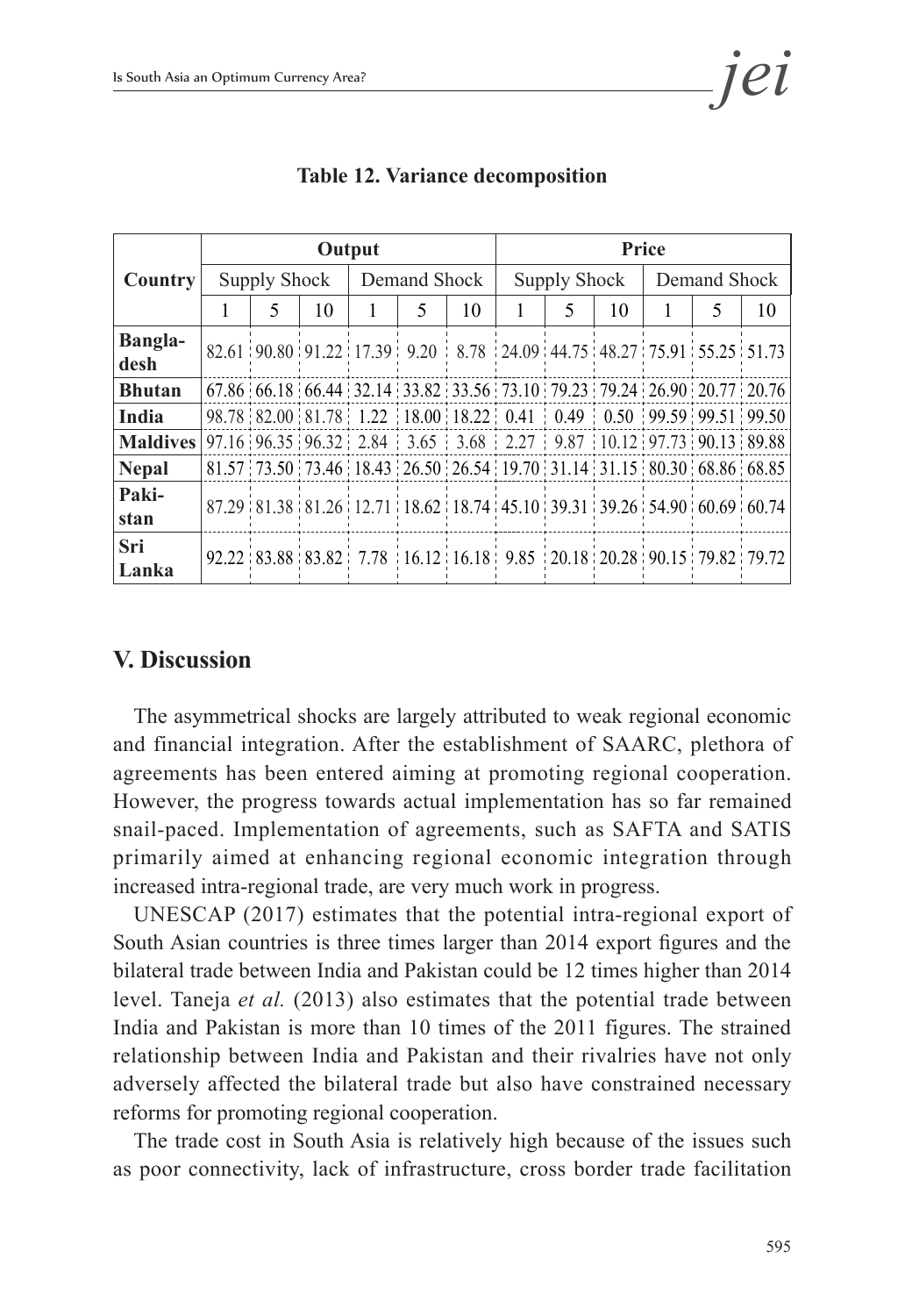# Vol.33 No.3, September, 2018.33.3 572~603 Biswash Gauchan and Vishal Sarin http://dx.doi.org/10.11130/jei.2018.33.3.572 *jei*

bottlenecks, etc. UNESCAP (2017) estimates that reduction in trade cost by 40 percent from the current level would yield a gain of up to nearly 3 percent in GDP and nearly 11 percent in exports. Similarly, the large amount of informal trade has further undermined the impact on official statistics. In addition, there is no financial integration across countries. The capital markets are fragmented along sovereign markets. All these make South Asia one of the least integrated regions in the world. The empirical results essentially reflect these economic and structural realities.

The SAARC GEP report provides a roadmap for economic integration of South Asia with the establishment of custom union by 2015 and economic union by 2020. The report acknowledges the importance of single monetary system. However, even in the midst of 2018, SAFTA and custom union are far from being achieved let alone the realization of economic union. Single monetary system is even harder to come by. It is very unlikely that the countries in South Asia are ready to give up their own currency. Even if the countries are subject to symmetrical structural shocks and would benefit from forming a monetary union, they are less motivated to undertake such initiatives at this stage. Recent events in Eurozone have exposed the complexities and institutional and policy bottlenecks of managing a monetary union with a single currency.

It is important to focus on more practical mechanism which can promote a monetary integration. In this respect, one can refer the sub-regional integration. The idea of it in SAARC is not new since it began with the launching of BBIN in 1996 comprising of four members, Bangladesh, Bhutan, India and Nepal. A year later, the summit held in Male agreed to address specific challenges of three or more member countries and coordinate efforts at the sub-regional level. South Asia Sub-regional Economic Cooperation (SASEC) Programme which is the initiative of BBIN in 2001 has been extended to include Maldives and Sri Lanka from 2014. Monetary integration can be seen in the same light by exploring the possibility of its implementation at the subregional level.

In fact, the exchange rate arrangements between Bhutan and India as well as Nepal and India mirror Mundell's (1961) version of OCA with fixed exchange rate system. The current bilateral exchange rate frameworks can be expanded to a multilateral monetary framework that can address many constraints. Although Bhutan and Nepal have fixed exchange rate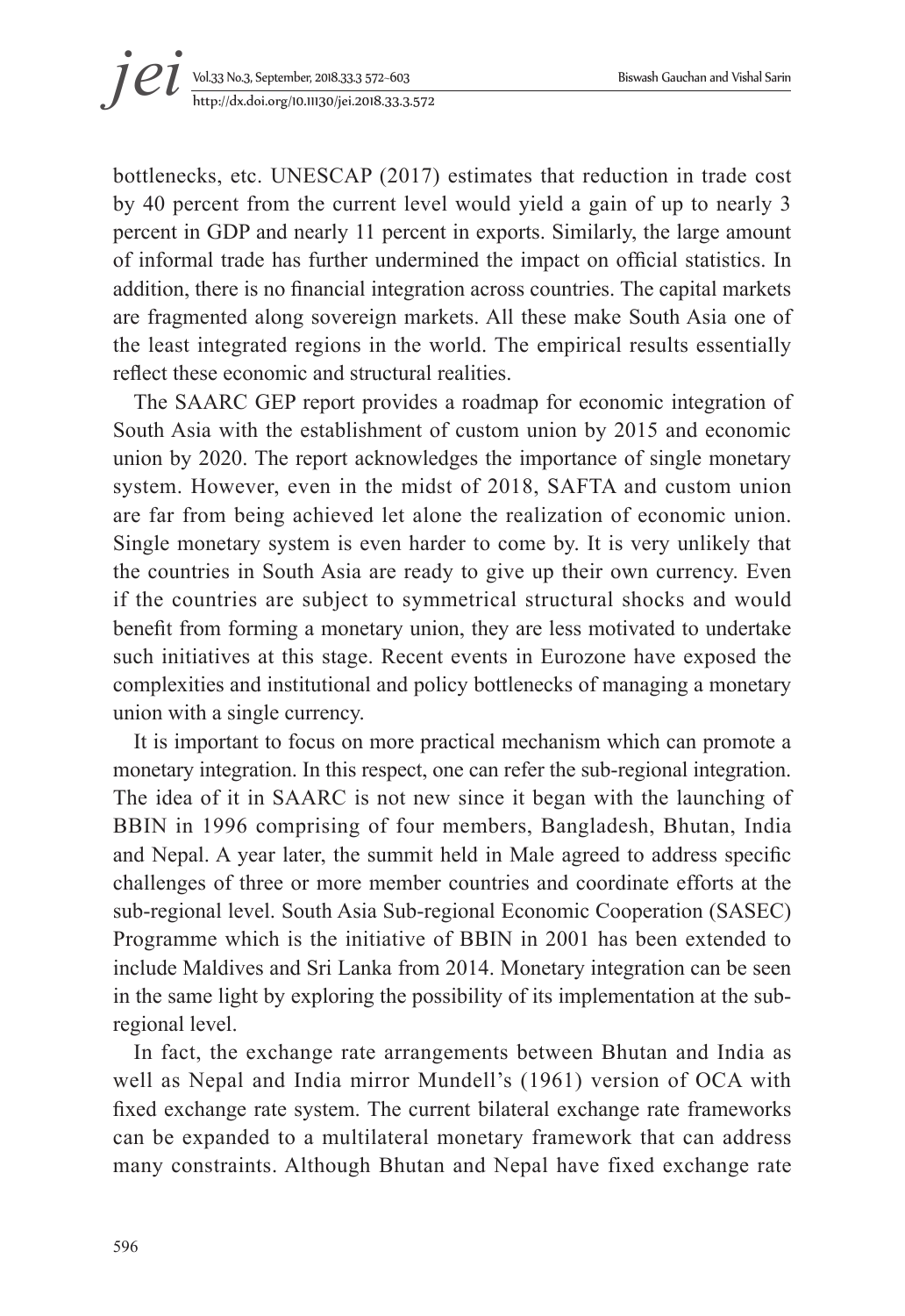arrangements with India, there is no formal bilateral arrangement between them. India has greater role in reforming and advancing current system from merely an exchange rate framework to a broader monetary framework. For example, India is yet to resolve the issue of demonetized higher denomination currency notes that was legally in circulation in Nepal until 8 November 2016. It has created trust deficit against newly introduced higher denominated Indian currency notes in Nepal. The framework can be extended to include Bangladesh (like BBIN initiatives) followed by Sri Lanka and Maldives at the later stage (similar to SASEC project). Pakistan and Afghanistan can decide the opportune time at when to be part of the greater regional monetary cooperation.

It is however interesting to note that the correlation of pattern of shocks among Bhutan, India and Nepal is statistically insignificant. In fact Bhutan and Nepal's share of trade with India as a percentage of their international trade is very large. Even more puzzling fact is India's negative correlation of demand shocks with both Nepal and Bhutan. Bhutan and Nepal also share negative correlation of supply shocks. This result thus raises the efficacy of the endogeneity of the OCA criteria in this sub-regional level. The informal trade between them is also likely to be substantially higher on account of open border.

In the dynamic world, the estimations which are based on purely historical data may not serve as the only guide for the future, known as Lucas Critique. Many empirical studies have shown that the parameters of OCA are largely endogenous and they can be met *ex post.* The implementation of various agreements under the framework of SAARC that will facilitate movement of people and goods as well as enhance intra-regional trade and investment would hopefully lead to higher synchronization of shocks in the future. The progress towards greater regional economic integration would be central to the process of monetary integration.

Considering all the aspects of monetary integration in South Asia, a phased approach to monetary integration seems both pragmatic and technically viable. Devising a framework that helps the region in moving from literally no monetary cooperation to the greater monetary cooperation would be crucial. In this regard, the central role of India, the largest economy and the most powerful county in the region, should be acknowledged. The concept of Indian currency assuming regional role in terms of the function of money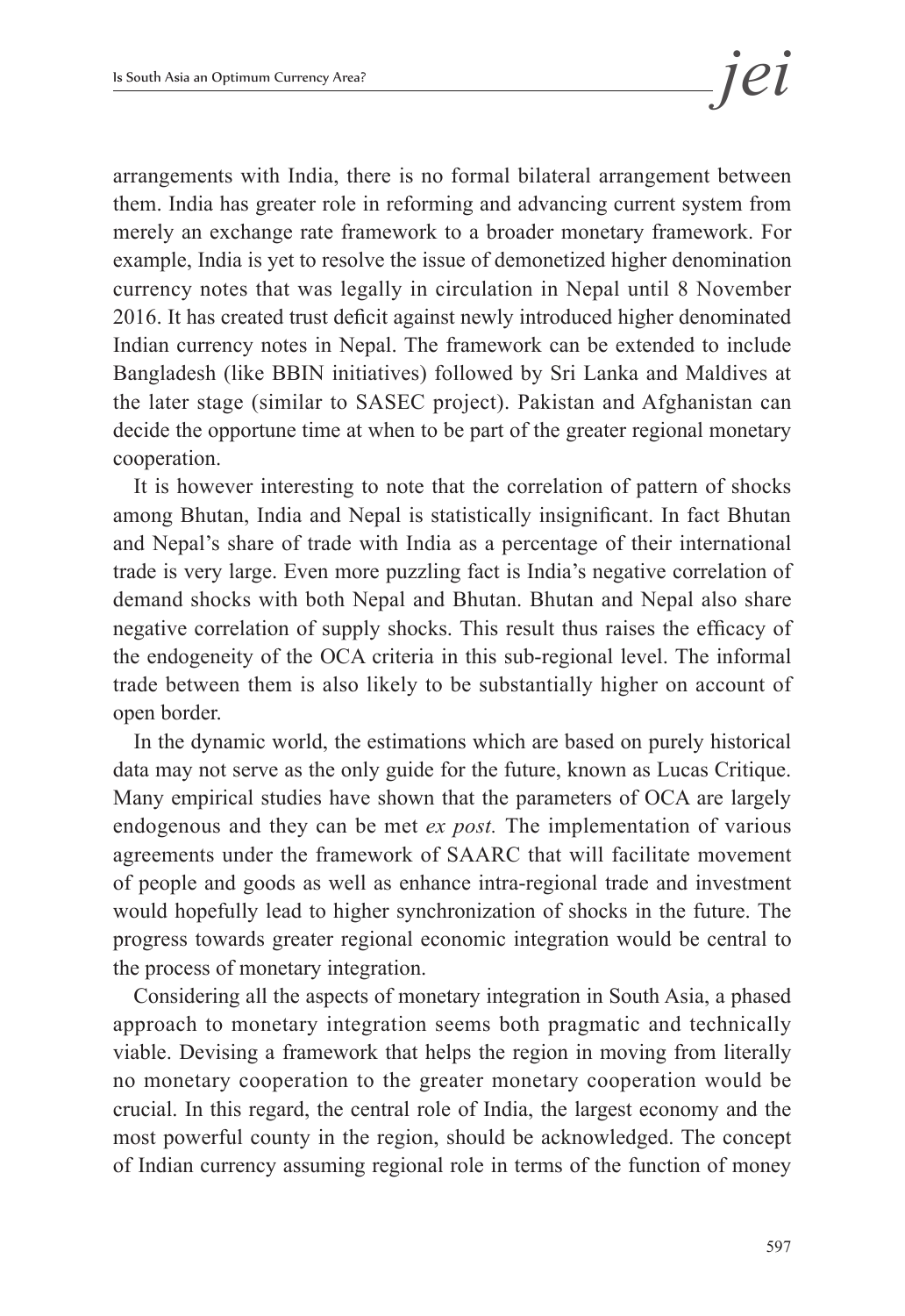

such as unit of account, medium of exchange and store of value can be further investigated. Such arrangement is expected to facilitate intra-regional transactions anchored around Indian currency with the aim of achieving greater level of economic, monetary and financial integration. This will allow member states not only the continuation of their national currencies but also permitting them autonomy over their macro-economic policies.

Mintz (1970) argues that political integration is the most important requisite to achieve OCA. Despite meeting all the essential conditions of OCA, it may not see light of the day in the absence of political commitment. While many empirical studies have shown the gains of monetary union outweighing the cost of giving up autonomy over policy and management of exchange rate, the political commitment for such framework is very hard to come by in the context of South Asia. Hence it is necessary to find alternative monetary framework based on political and economic realities of the region.

# **VI. Conclusion**

The study investigates whether the seven founding members of SAARC constitute an OCA by analyzing symmetry of structural shocks. The increased number of positive correlations of output growth, inflation, exchange rates movement and supply shocks in the last two and half decades compared to earlier studies suggest that there is macroeconomic convergence among the countries. This underpins the basis for moving towards greater monetary cooperation in South Asia in spite of the fact that it is not feasible to pursue a goal of a monetary union with single currency immediately.

In fact there have been a bilateral exchange rate arrangements at the sub-regional level among India and its neighbors Bhutan and Nepal. It fits Mundell's (1961) definition of OCA in terms of exchange rate frameworks though fundamental prerequisites of OCA remain unfulfilled. However, such bilateral exchange rate arrangements can be transformed into multilateral monetary framework that embraces all the three countries. The first step towards greater monetary cooperation in South Asia is to make this multilateral framework work. The suitability of Indian currency as regional currency can be explored in this context.

The positive aspects of such monetary framework are that no nation has to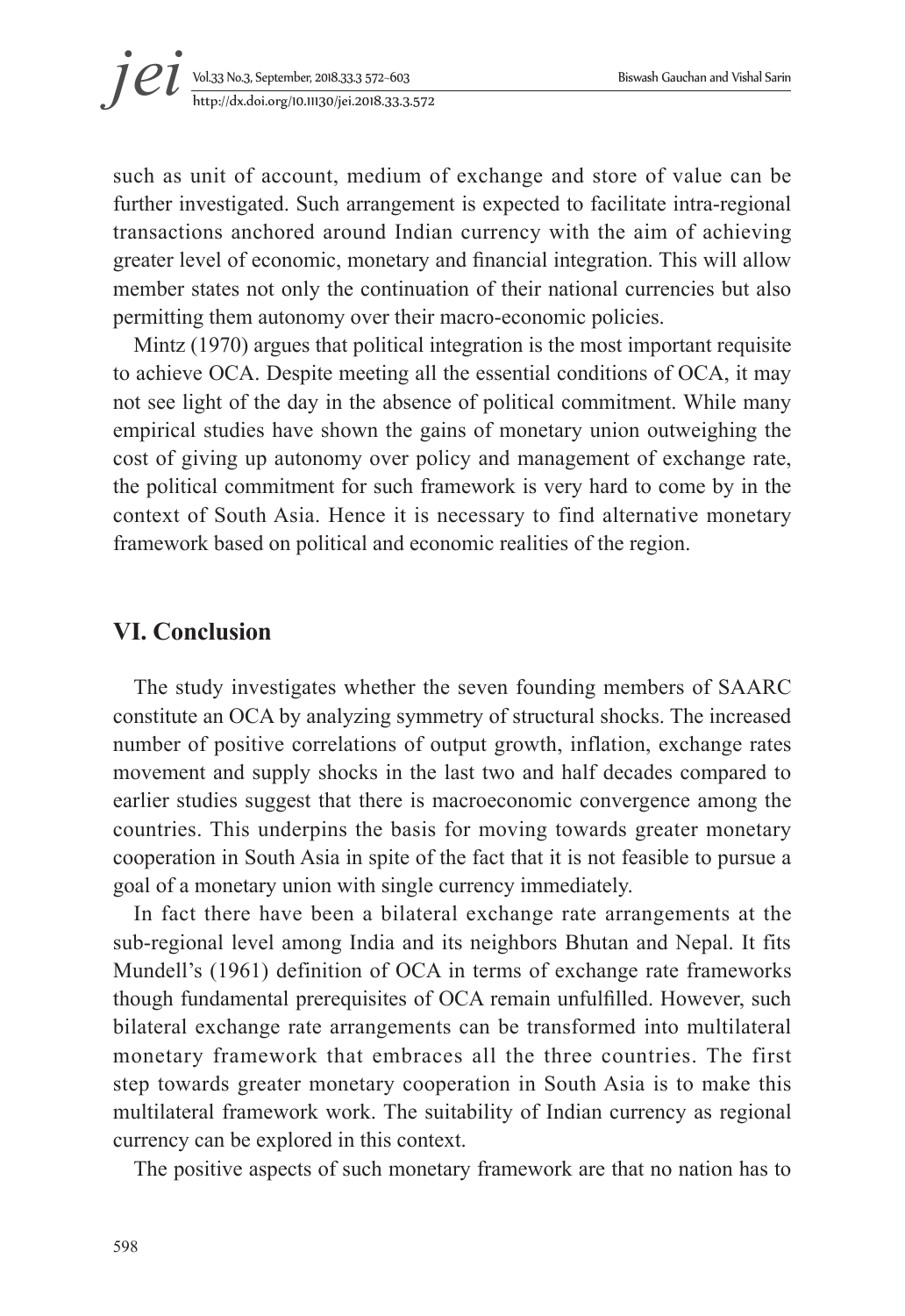give up its national currency, and the region need not confront complexities associated with the adoption of single currency that monetary unions like the EU is experiencing. The unraveling of Eurozone crisis in recent years has further dampened the spirit and enthusiasm of regional economic blocks for a common currency. Monetary arrangements similar to Common Monetary Area (CMA) of four South African nations (South Africa, Namibia, Swaziland and Lesotho) where the South African Rand serves as a regional anchor are more relevant to South Asia. The system would help in transitioning from current state of almost no monetary cooperation to the greater cooperation which will facilitate greater economic and financial integration.

The deeper economic integration and monetary cooperation can bring about political and financial stability in the region, which is the key to overall development. For SAARC, starting from sub-regional level cooperation with the aim of eventually bringing all the member countries on board can be a possible plan. More studies are required in determining the *modus operandi* of the monetary system of SAARC.

*Received 10 May 2018, Revised 22 August 2018, Accepted 27 August 2018*

# **References**

Bayoumi, T. "The Effects of the ERM on Participating Economies." *IMF Staff Papers* Vol. 39(2) (1992) : 330-356.

Bayoumi, T., and Eichengreen, B. "One Money or Many," Analyzing the prospects for monetary unification in various parts of the world. *Princeton Studies in International Finance 78* (1994). Princeton, NJ: Princeton University International Finance Section.

Bayoumi, T. & Eichengreen, B. "Shocking Aspects of European Monetary Unification." In: Torres, F. and Giavazzi, F. (Eds.), Adjustment and Growth in the European Monetary Union, 193-221. Cambridge; Unviersity Press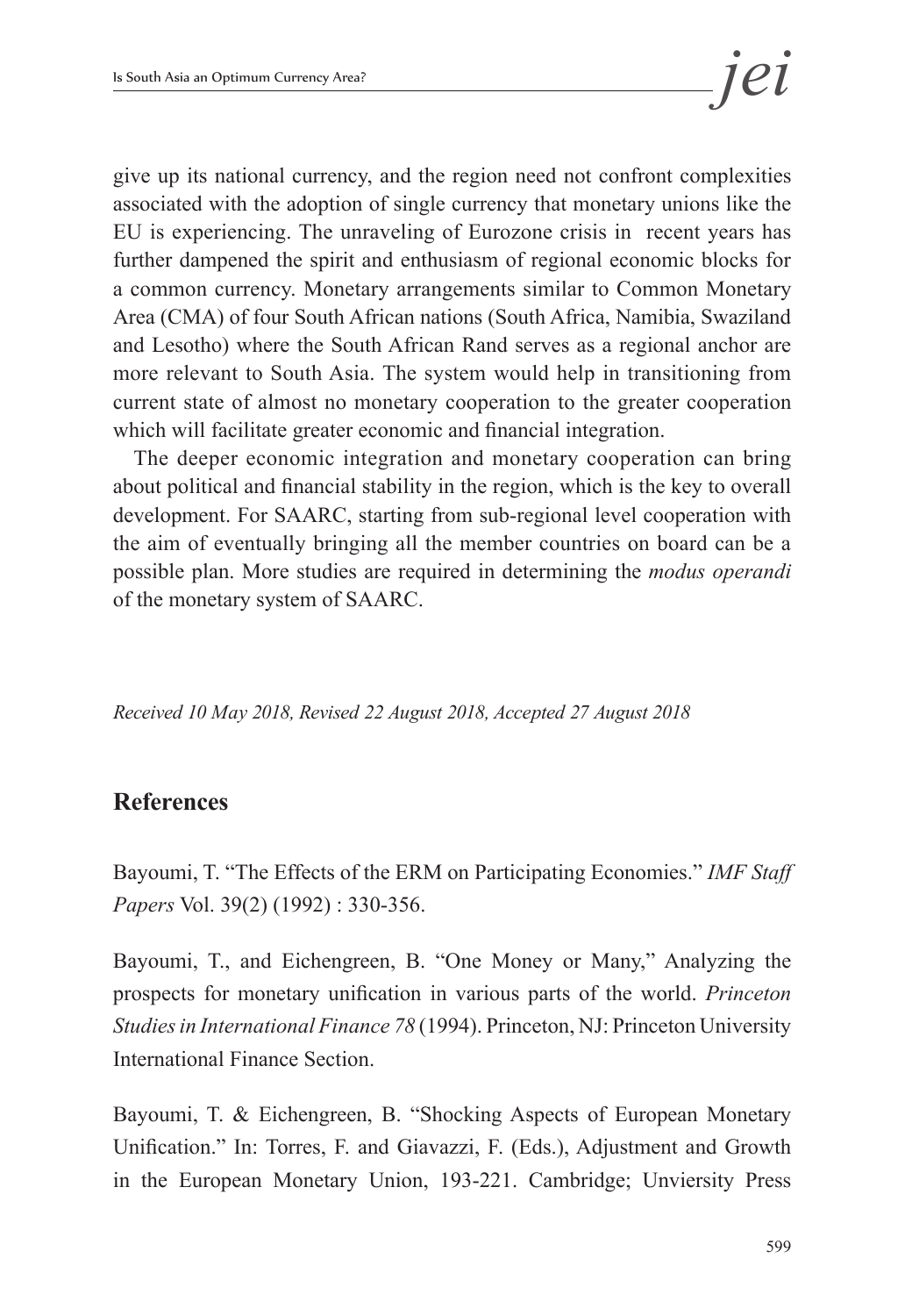Cambridge, 1993.

Blanchard, O. J., & Quah, D. "The dynamic effects of aggregate and supply disturbances." *American Economic Review* 79 (1989) : 655-673.

Eichengreen, B., & Bayoumi, T. " Is Asia an Optimum Currency Area? Can it become one?" in S. Collignon, J. Pisani-Ferry, and Y. C. Park, eds., Exchange Rate Policies in Emerging Asian Countries. (London: Routledge,1999), 347- 66.

Engel, C., and Rose, A. K. "Currency Unions and International Integration." *Journal of Money, Credit and Banking.* (2002).

European Commission (1990). p. 68.

Fleming, J. M. "On Exchange Rate Unification." *The Economic Journal* Vol. 81 (1971) : 467-88.

Frankel, J., & Rose, A. K. "An Estimate of the Effects of Common Currencies on Trade and Income." *Quarterly Journal of Economics* Vol. 117(2) (2002) : 437-66.

Frankel, J., & Rose, A. K.. "The Endogeneity of the Optimum Currency Area Criteria." *Economic Journal* 108 (1998) : 1009-25.

Ingram, J. C. "Regional Payments Mechanisms: The Case of Puerto Rico." *University of North Carolina Press.* (1962).

Jayasuriya, S., Maskay N. M., & Weerakoon, D. in collaboration with Khatiwada, Y. R. and Kurukulasuriya, S.. "A Single Currency for South Asia: Economics and Politics of Monetary Integration." *Economic and Political Weekly* Vol. 40 (29) (2005) : 3159-3166.

.Kenen, P. "The theory of Optimum Currency Areas: An Eclectic View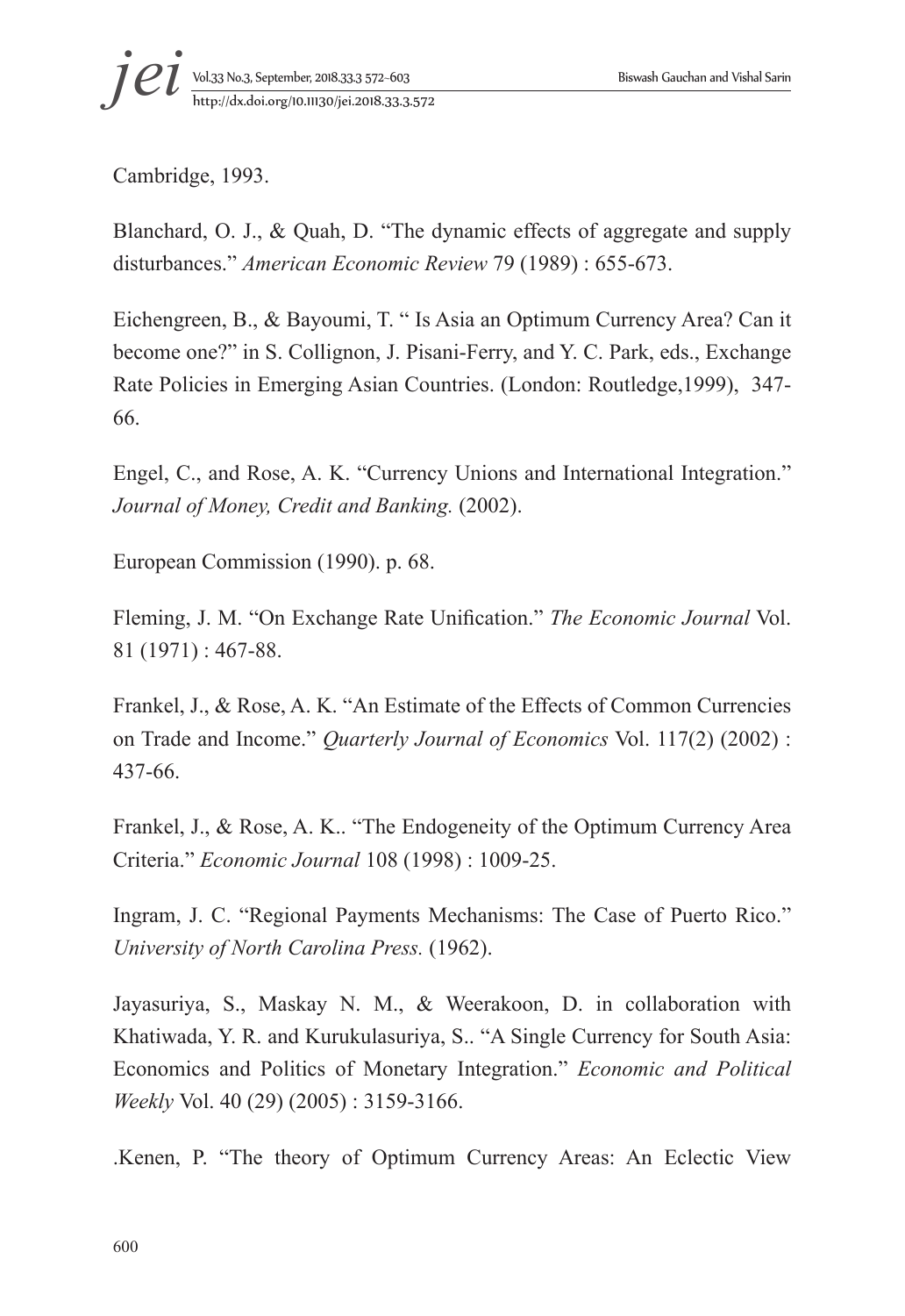in Mundell and Swoboda (eds.) Monetary Problems in the International Economy." *University of Chicago Press*, Chicago United States. (1969).

Kenen, P. & Meade E, *Regional Monetary Integration*, New York: Cambridge University Press, 2008.

Maskay, N. M. "Patterns of shocks and Regional Monetary Cooperation in South Asia." *IMF working paper WP/03/240* (2003).

Maskay, N. M. "South Asian Monetary integration in the light of the Optimum Currency Area criteria patterns of shocks." *South Asia Economic Journal 2*(2) (2001) : 203-219.

McKinnon, R. I. "Optimum Currency Area." *American Economic Review*  September (1963) : 717-725.

Micco, A., Stein E. H., & Ordonez, G. "The currency union effect on trade: early evidence from EMU." *Economic Policy* XXXVII (2003) : 317-56.

Mintz, N. N. "Monetary Union and Economic Integration." *The Bulletin, New York University.* (1970).

Mundell, R. "Prospects for an Asian Currency Area." *Journal of Asian Economics* Vol. 14 (2003) : 1-10.

Mundell, R. "A Theory of Optimum Currency Areas." *American Economic Review* September (1961) : 657-665.

Romano, A., " Applied Statistics for Science and Industry." *Boston: Allyn and Bacon Inc* (1970)

Rose, A. K. "The Effect of Common Currencies on International Trade: A Meta-Analysis." in V. Alexander, G.M. von Furstenberg, and J. Melitz, eds., Monetary Unions and Hard Pegs, 101-11, Oxford: Oxford University Press,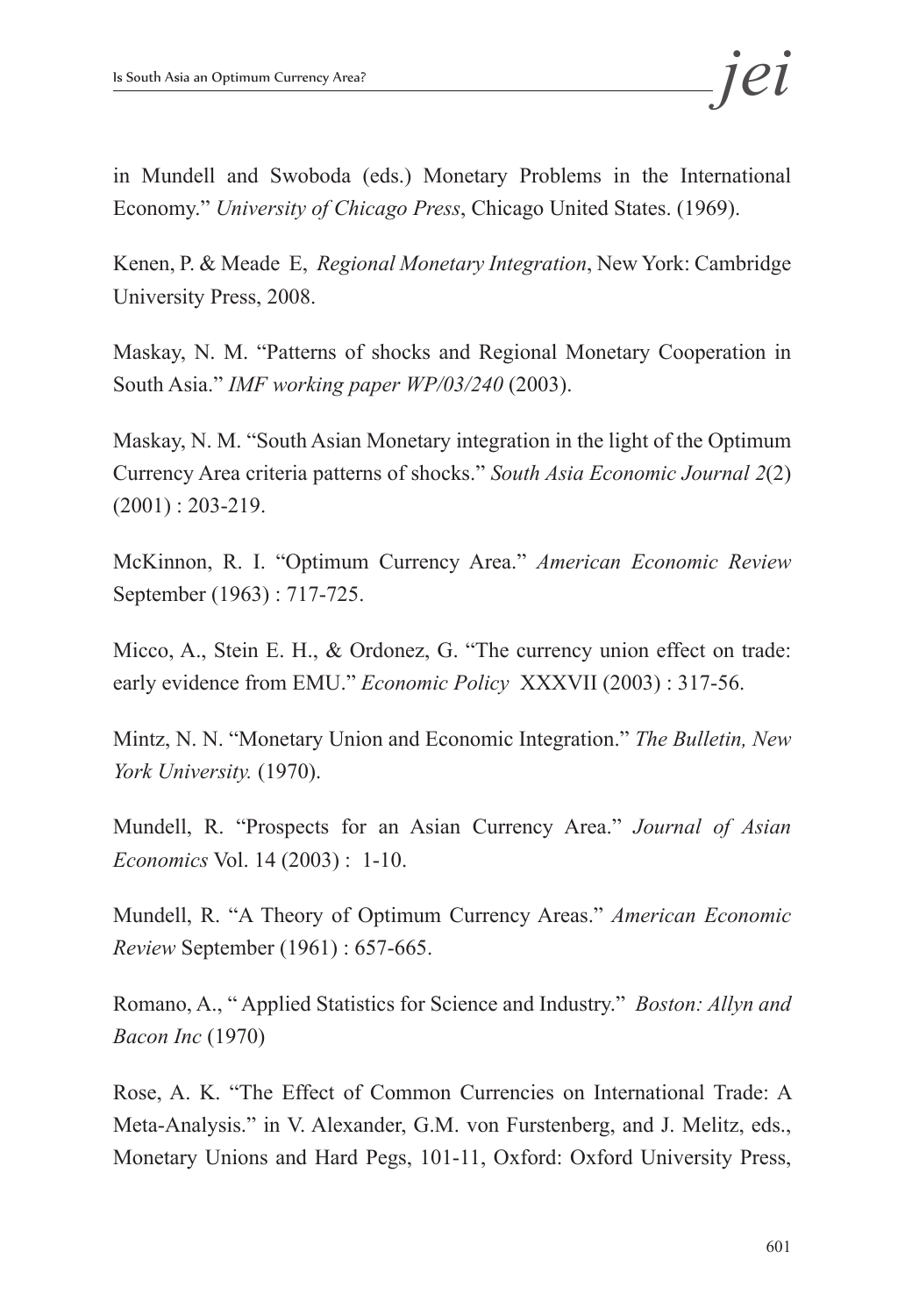2004..

Rose, A. K. "Currency Unions: Their dramatic effect on international trade." *Economic Policy* (2000b) : 8-45.

Rose, A. K. "One money, one market: estimating the effects of common currencies on trade." *Economic Policy* (2000a) : 9-33.

SAARC (1997/1998). SAARC Vision Beyond the Year 2000: Report of the SAARC Group of Eminent Persons, p. 20-21.

Saxena, S. C. Can South Asia adopt a common currency. *Journal Asian Economics* Vol. 16(4) (2005) : 635-662.

Saxena, S. C. (2003). "India's monetary integration with East Asia: A feasibility study." *RIS discussion paper RIS-DP*, Vol. 64 (2006)

Taneja, N., Mehra, M., Mikherjee, P., Bimal, S. & Dayal, I. "Normalizing India-Pakistan Trade." In Taneja, N. and Pohit, S. (eds.). *India-Pakistan Trade Strengthening Economic Relations, Springer.* 13-45.

Tower, E., & Willet T. (1976). The Theory of Optimum Currency Areas and Exchange Rate Flexibility. *International Finance Section* No. 11, Princeton University.

UNESCAP (2017). Unlocking the Potential of Regional Economic Cooperation and Integration in South Asia: Potential, Challenges and the Way Forward, United Nations.

Annual Report on Exchange Arrangements and Exchange Restrictions (AREAER) 2016, IMF

Global Human Development Report 2016, UNDP

Direction of Trade Statistics (DOTS) 2017, IMF